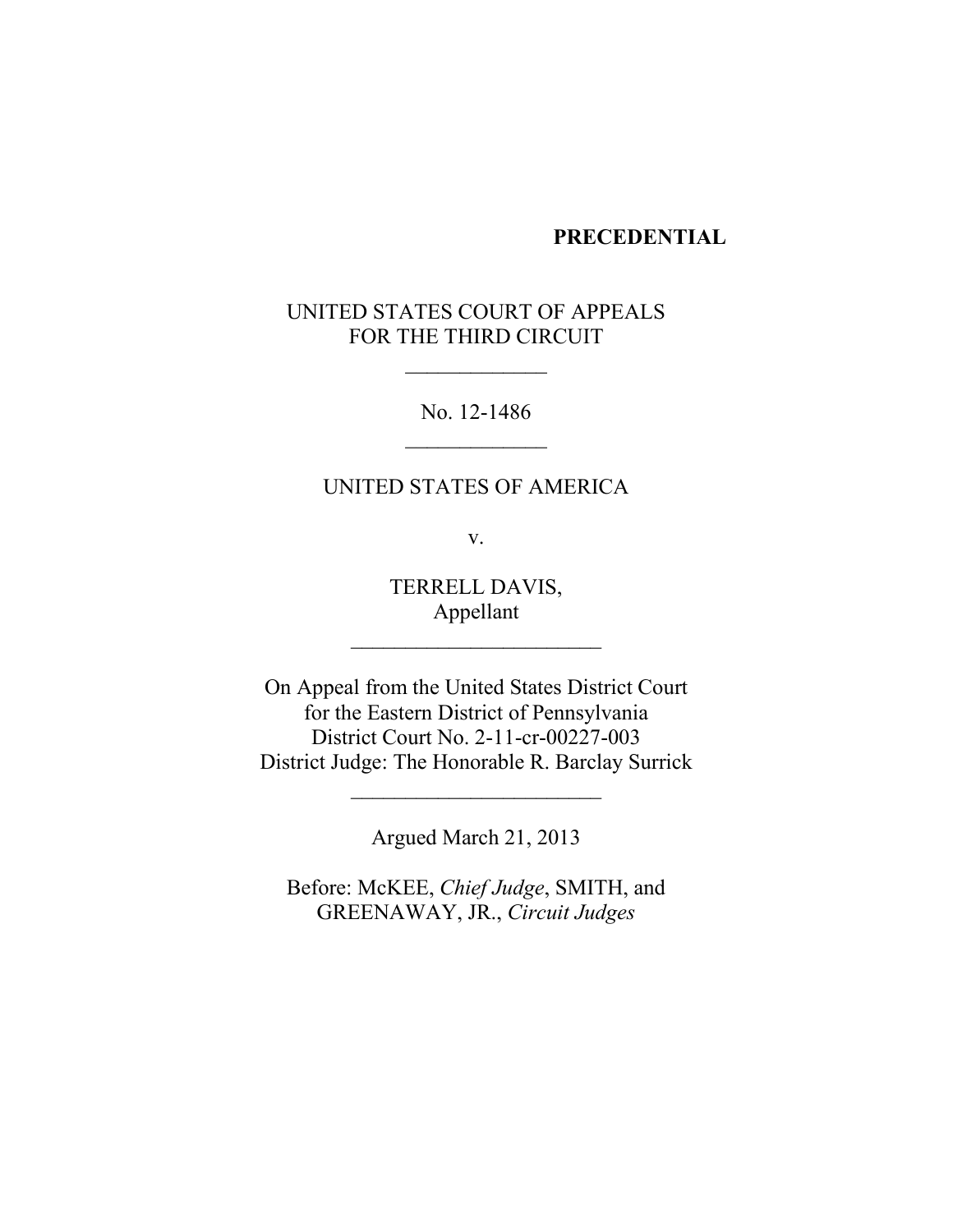(Filed: August 9, 2013)

Andrew J. Schell [ARGUED] Office of United States Attorney 615 Chestnut Street Suite 1250 Philadelphia, PA 19106 *Counsel for Appellee*

Christopher G. Furlong [ARGUED] 22 East Third Street Media, PA 19063 *Counsel for Appellant–Davis*

Mark E. Cedrone [ARGUED] 123 South Broad Street Suite 810 Philadelphia, PA 19109 *Counsel for Appellant–Blackshear*[1](#page-1-0)

<span id="page-1-0"></span><sup>&</sup>lt;sup>1</sup> We consolidated Terrell Davis's appeal (No. 12-1486) and Jamar Blackshear's appeal (No. 12-1485) for briefing and argument purposes. Blackshear's counsel addressed the suppression issue—which is common to both defendants—and Davis's counsel addressed the evidentiary issues. The parties filed two consecutively numbered joint appendices ("J.A."). Davis and Blackshear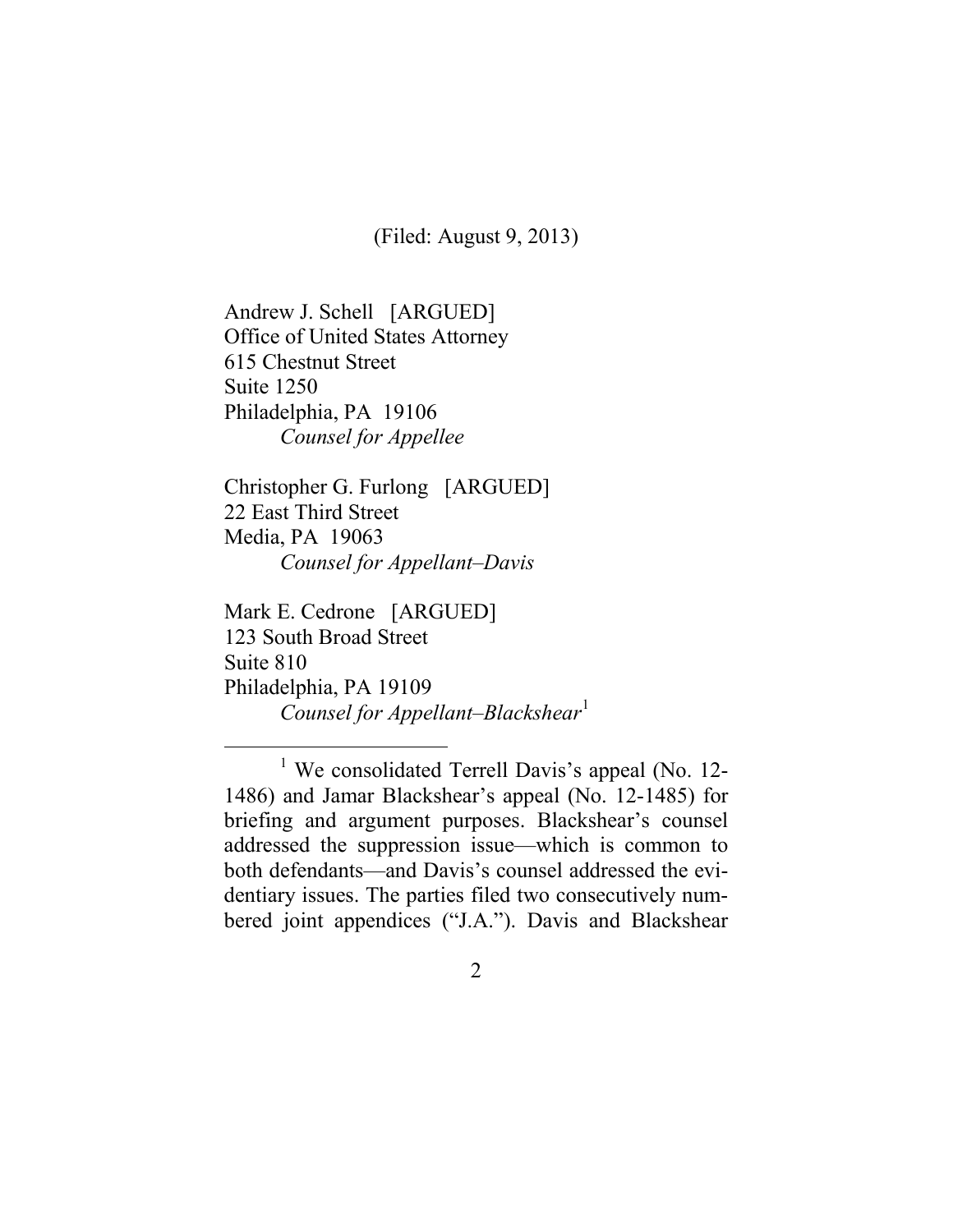## OPINION  $\overline{\phantom{a}}$

 $\overline{\phantom{a}}$ 

SMITH, *Circuit Judge.*

 $\overline{a}$ 

Police arrested Terrell Davis after finding him in a Jeep with nearly a kilo of cocaine in the backseat. The arrest led to a conviction for possession with intent to distribute. As evidence that Davis recognized the cocaine in the Jeep, the government proved at trial that he had two prior convictions for possessing cocaine. Yet the government never proved that the cocaine from his past was similar in appearance, quantity, or form. We acknowledge that some of our cases admitting prior criminal acts under Federal Rule of Evidence 404(b) have been expansive. But our expansiveness is finite, and this case crosses the line. We will vacate Davis's conviction and remand.

I

The events at issue took place on a wintry after-

also filed separate appendices to their opening briefs ("D.A." and "B.A.").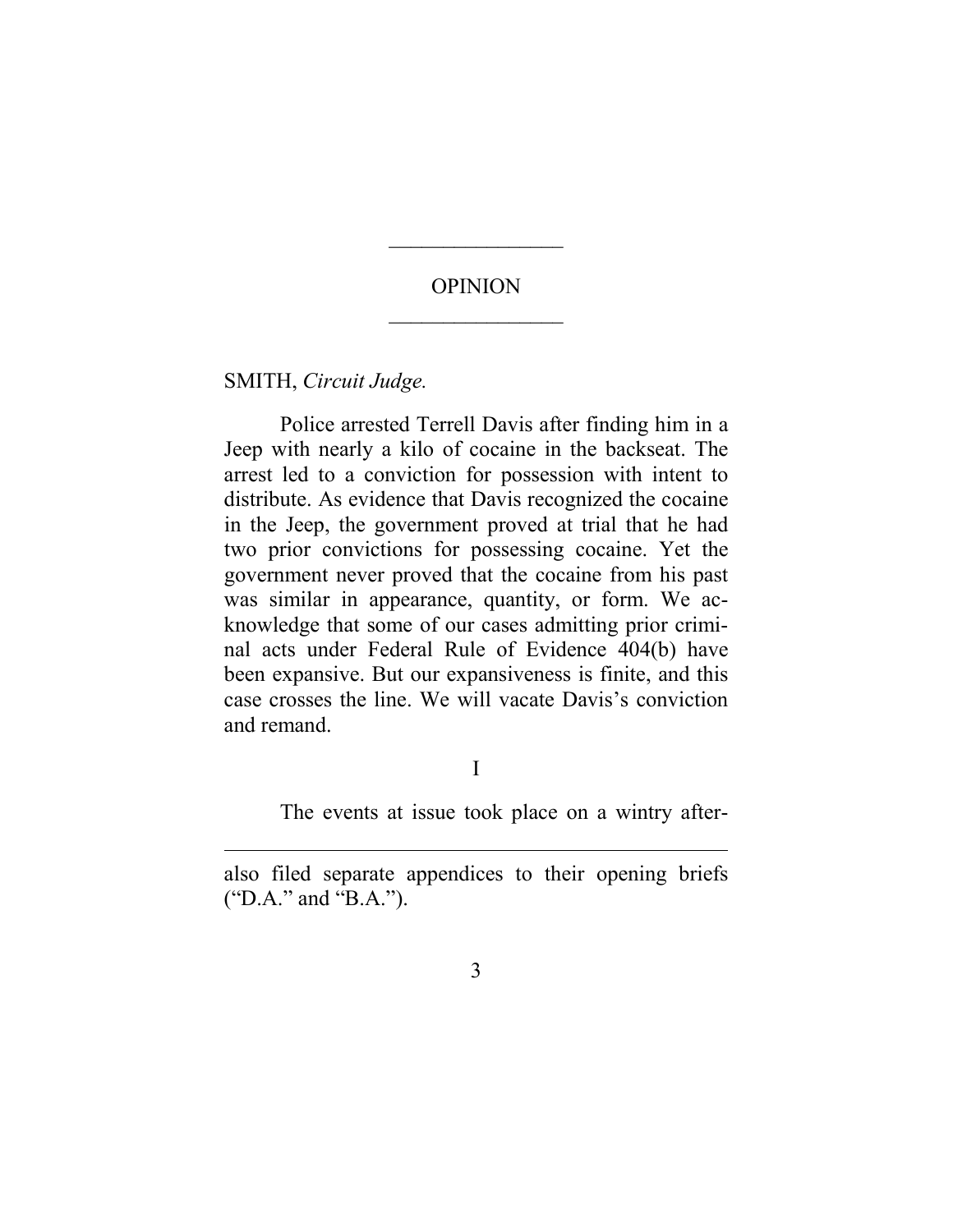noon over two years ago. Two Philadelphia police officers were patrolling near 5100 Market Street—roughly four miles west of Independence Hall and the Liberty Bell. This is a dangerous part of the city where drug deals and robberies are commonplace. Officer Clifford Gilliam parked his patrol car, and Officer Shawn Witherspoon joined him on foot. On the opposite side of the street, the officers spotted a black Jeep Grand Cherokee, later determined to be from Enterprise Rent-A-Car. Inside were two men, Terrell Davis and Jamar Blackshear. The Jeep's engine was running but nothing seemed amiss.

After a period of time, Davis and Blackshear began to act suspiciously. They reached toward each other with "body motions [that] were consistent with the exchanging of narcotics in a narcotics transaction." B.A. 8. [2](#page-3-0) The officers exited their patrol car and approached the Jeep. Upon noticing the officers, Davis and Blackshear had "expressions of shock on their faces," B.A. 8, and they tossed something into the backseat. They exited the Jeep and quickly walked away—so quickly, in fact, that Blackshear did not bother closing his door. Officer Gilliam stopped Blackshear and patted him down to

<span id="page-3-0"></span> <sup>2</sup> The officers did not explain how the "body motions" were inconsistent with lawful behavior, such as sharing a meal or exchanging gifts.

<sup>4</sup>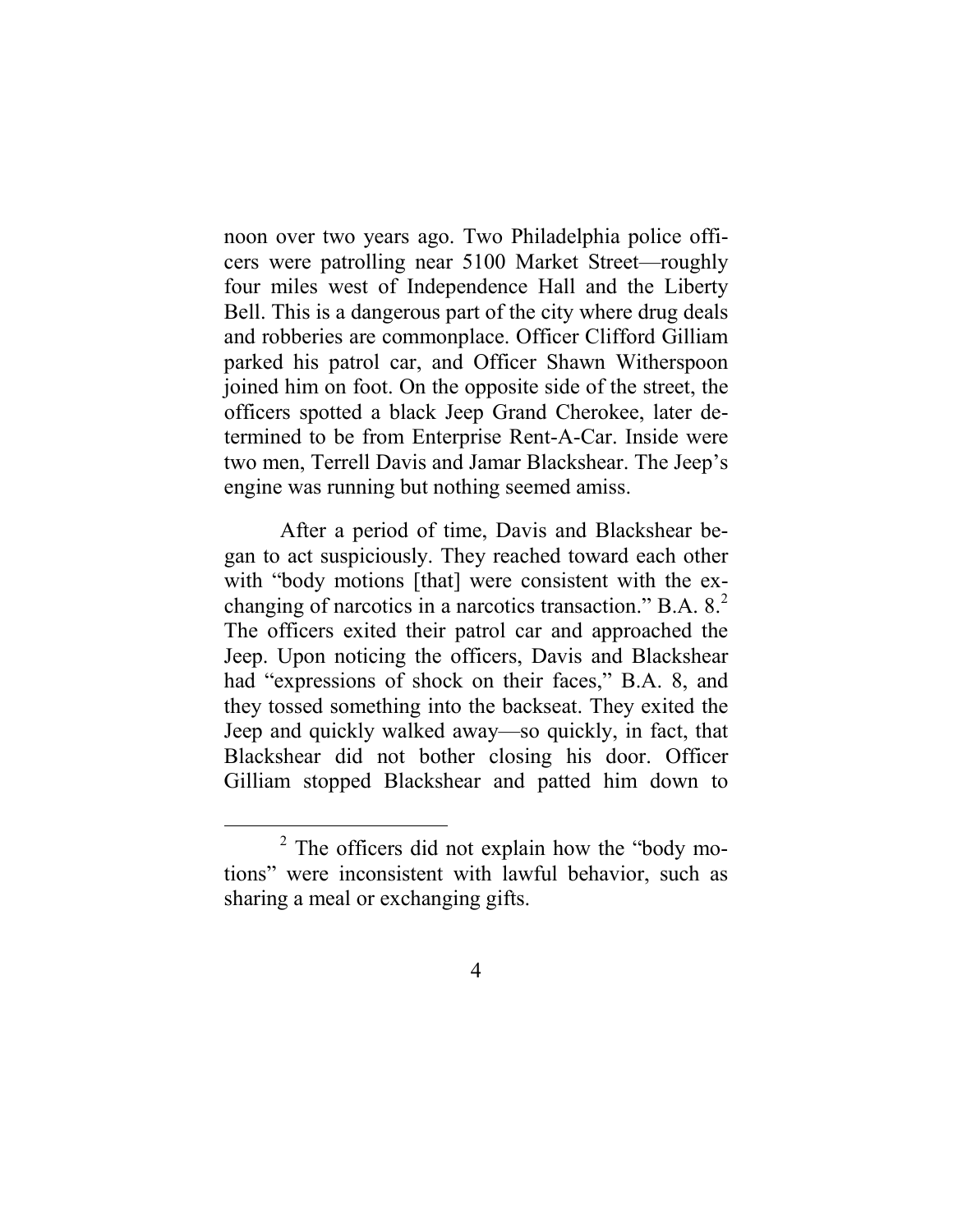search for weapons. He instead found a wad of cash in his pocket. In the meantime, Officer Witherspoon stopped Davis and patted him down. He found a similar amount of cash.

Everything indicated to the officers that this was a drug deal: the suspicious movements, the hurried departures, the wads of cash, and the neighborhood itself. Knowing that guns often accompany drug deals, the officers decided to search the Jeep for weapons—and to see if there were any other occupants. Officer Witherspoon tried to look through the tinted rear window, but it was too dark. So he opened the already-ajar driver's door and saw a handgun wedged between the driver's seat and the middle console. At that point, the officers arrested Davis and Blackshear and placed them in the patrol car.

The handgun was not the only item in the Jeep. Officer Witherspoon returned and spotted an opaque shopping bag in the backseat. It was open and contained a white substance. The officers requested a drug-detection dog, which alerted to the presence of drugs. The officers obtained a warrant and recovered ten cell phones, a pair of binoculars, and two shopping bags with roughly 740 grams of cocaine distributed among nine smaller Ziploc bags. The cocaine itself was compressed into the shape of a brick and had a street value over \$75,000.

Davis and Blackshear were charged with pos-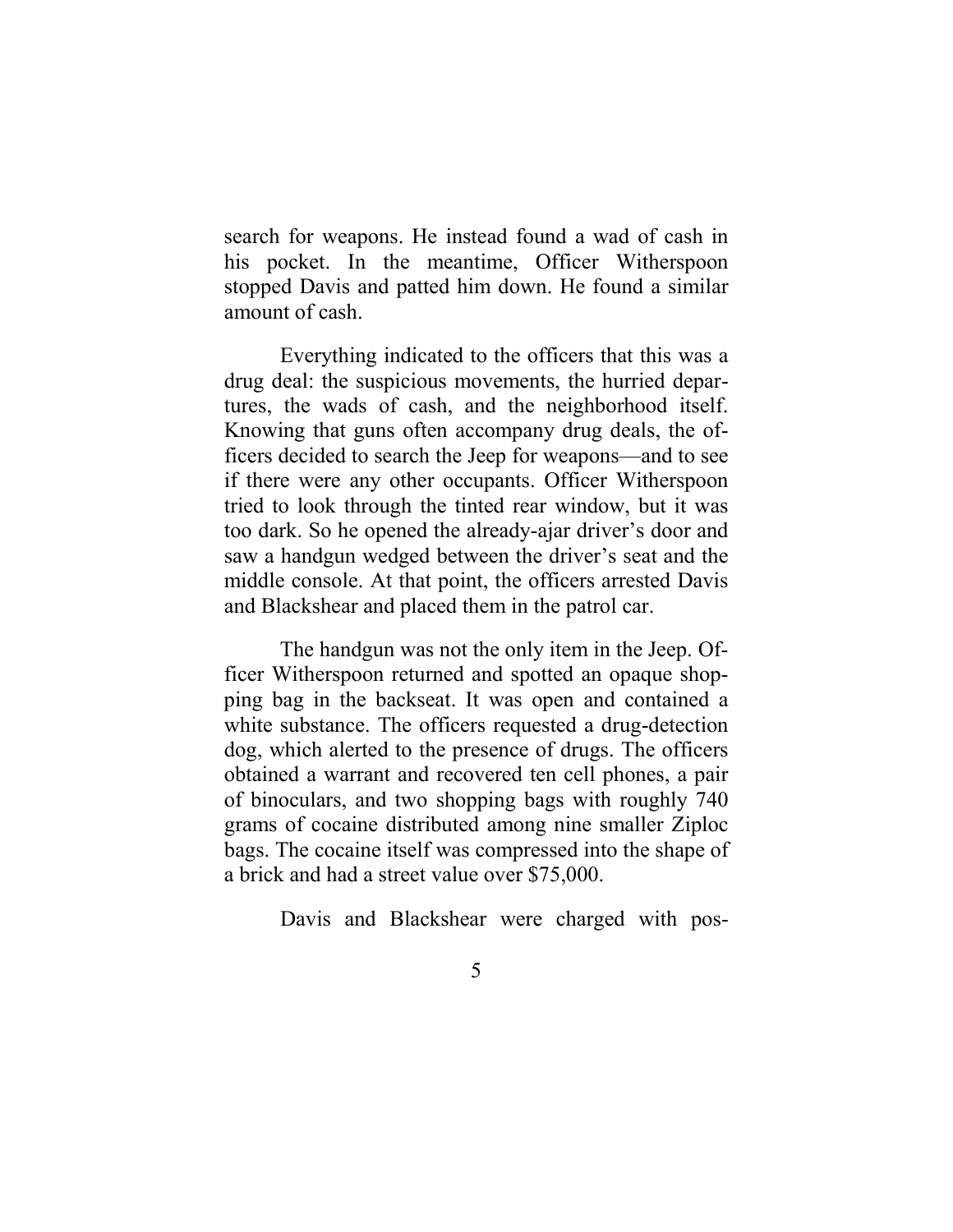sessing a controlled substance with intent to distribute under 21 U.S.C.  $\S$  841(a)(1) and with possessing a firearm in furtherance of a drug-trafficking crime under 18 U.S.C. § 924(c). They were also charged with aiding and abetting under 18 U.S.C. § 2.

Davis and Blackshear filed a motion to suppress all evidence from the Jeep. They argued that because the Jeep's front driver's side window was tinted, the officers could not have seen the alleged reaching, gawking, and tossing—and so they could not have had any cause for suspicion in the first place. The District Court inspected the Jeep and discovered that the window was in fact tinted. The Court nonetheless denied the suppression motion. It credited the testimony of the officers who said that the window had been tint-free on the day of the arrests eight months earlier. It also credited the testimony of an Enterprise employee who said that neither Enterprise nor the manufacturer had tinted the windows and that since the arrests over fifty people had rented the Jeep.

The defendants then pursued separate paths. Blackshear pled guilty but reserved the right to appeal the denial of his suppression motion. He received two consecutive sixty-month sentences plus four years of supervised release. Davis opted for a jury trial. As the trial approached, the government asked permission to introduce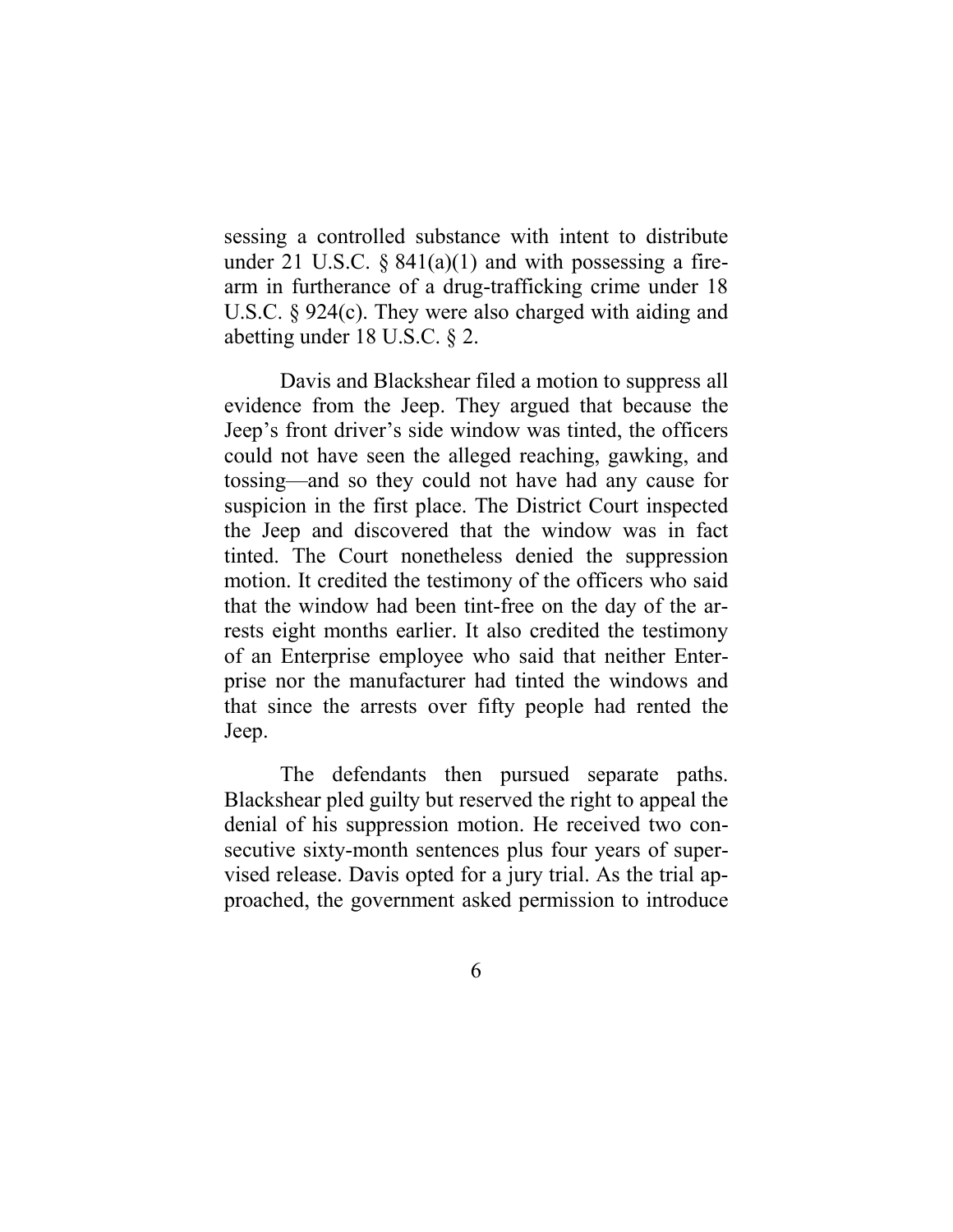Davis's two prior convictions for possessing cocaine. The District Court consented, stating that the convictions were admissible under Federal Rule of Evidence 404(b) to show that Davis recognized the drugs in the Jeep. At trial, the jury heard testimony from a range of witnesses, including Officers Gilliam and Witherspoon; Keith Festus, the owner of a nearby cell-phone store; and a narcotics expert. The jury ultimately found Davis guilty of the drug crime but not guilty of the gun crime. He received a seventy-eight-month sentence plus four years of supervised release.

Davis raises four issues on appeal: the denial of his suppression motion, the admission of his prior convictions, and two other evidentiary issues. $3$ 

#### II

Davis's first argument is that the officers illegally stopped him after he exited the Jeep. This would make the cocaine inadmissible as the product of an illegal seizure. "Where a motion to suppress has been denied, we review the order for clear error as to the underlying facts, but exercise plenary review as to its legality in the light

<span id="page-6-0"></span><sup>&</sup>lt;sup>3</sup> The District Court had jurisdiction under 18 U.S.C. § 3231, and we have final-decision jurisdiction under 28 U.S.C. § 1291.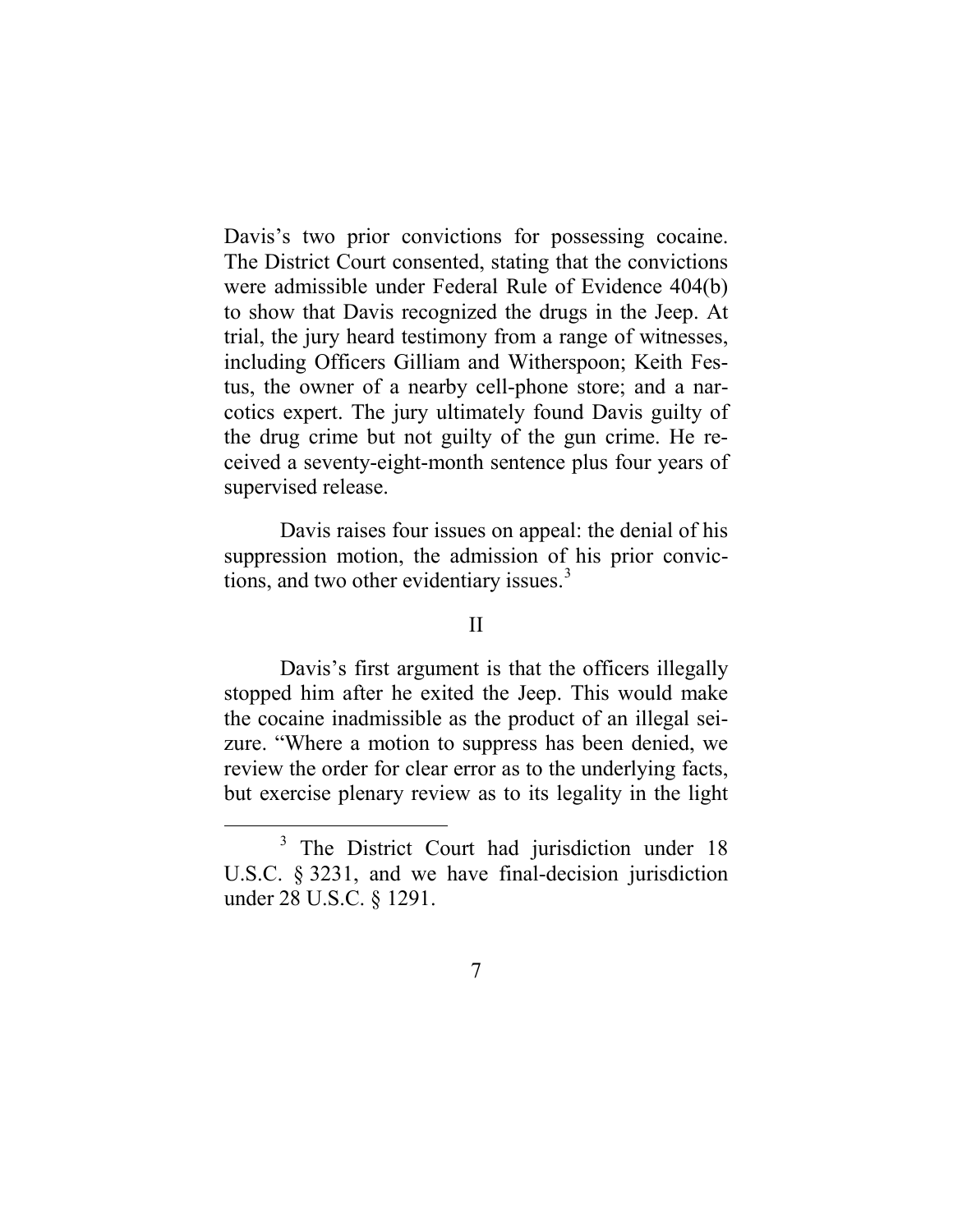of the court's properly found facts." *United States v. Brownlee*, 454 F.3d 131, 137 (3d Cir. 2006) (quotation marks omitted). The District Court rejected Davis's con-stitutional argument, and with good reason.<sup>[4](#page-7-0)</sup>

The Fourth Amendment prohibits "unreasonable searches and seizures." U.S. Const. amend. IV. The general rule is that a search or seizure is unreasonable if the police lack either probable cause or a warrant—though courts have created several exceptions to the warrant requirement. *See Kentucky v. King*, 131 S. Ct. 1849, 1856 (2011) (noting that the ultimate touchstone is "reasonableness"). Over the past few decades, the Supreme Court has created a broad exception to both requirements: "an officer may, consistent with the Fourth Amendment, conduct a brief, investigatory stop when the officer has a reasonable, articulable suspicion that criminal activity is afoot." *Illinois v. Wardlow*, 528 U.S. 119, 123 (2000) (citing *Terry v. Ohio*, 392 U.S. 1, 30 (1968)). This exception also allows officers to search the passenger area of a vehicle without probable cause or a warrant

<span id="page-7-0"></span> <sup>4</sup> Davis has standing to challenge the search of the Jeep—even though he was a mere passenger—because his seizure gave the officers a reasonable suspicion to search inside the Jeep. *See United States v. Mosley*, 454 F.3d 249, 253 (3d Cir. 2006).

<sup>8</sup>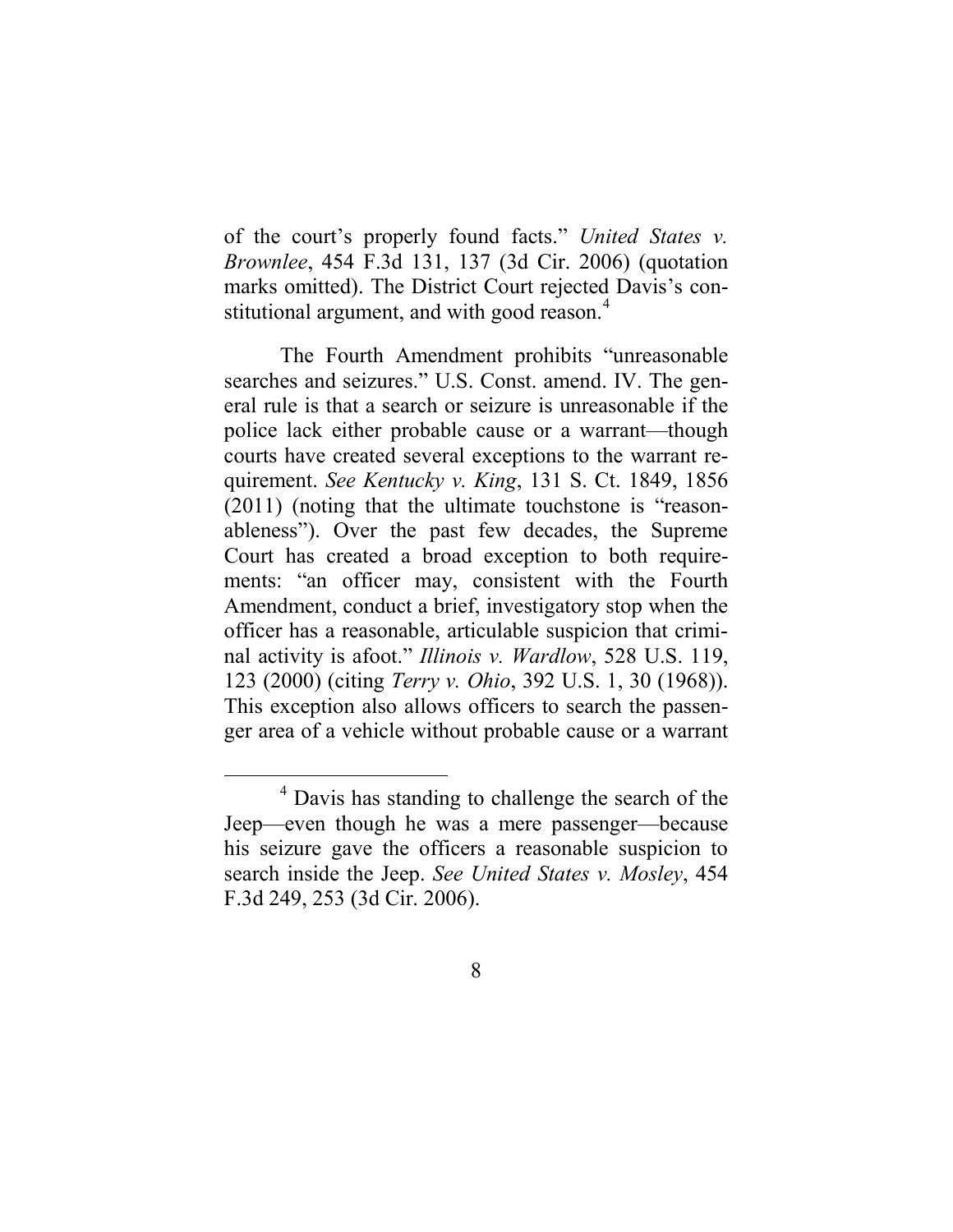if they conduct a lawful stop and reasonably believe that the suspect is dangerous and has a weapon inside. *See Michigan v. Long*, 463 U.S. 1032, 1049–50 (1983).

Davis's constitutional argument turns on whether the officers had a reasonable suspicion when they first stopped him. And that turns on whether the front driver's side window was tinted at the time of the arrests—for if it was, the officers could not have seen through it, and they would have lacked any reason to suspect an illicit transaction. Though the District Court inspected the window at the suppression hearing and saw that it was tinted, the Court found that it was not tinted on the day of the arrests eight months earlier.

That finding was not clearly erroneous. For one thing, Officers Gilliam and Witherspoon both testified that the front driver's side window, unlike the rear window, was tint-free when they saw the Jeep. And an Enterprise employee testified that neither Enterprise nor the manufacturer had tinted the window and that over fifty people had rented the car between the arrests and the hearing. He also said that another renter could have been responsible for the tint. "Anybody could have put it on." J.A. 325. This testimony supports the District Court's finding. To be sure, the police took a picture of the Jeep on the day of the arrests, and the front and rear windows appear to have the same tint. But the picture was taken at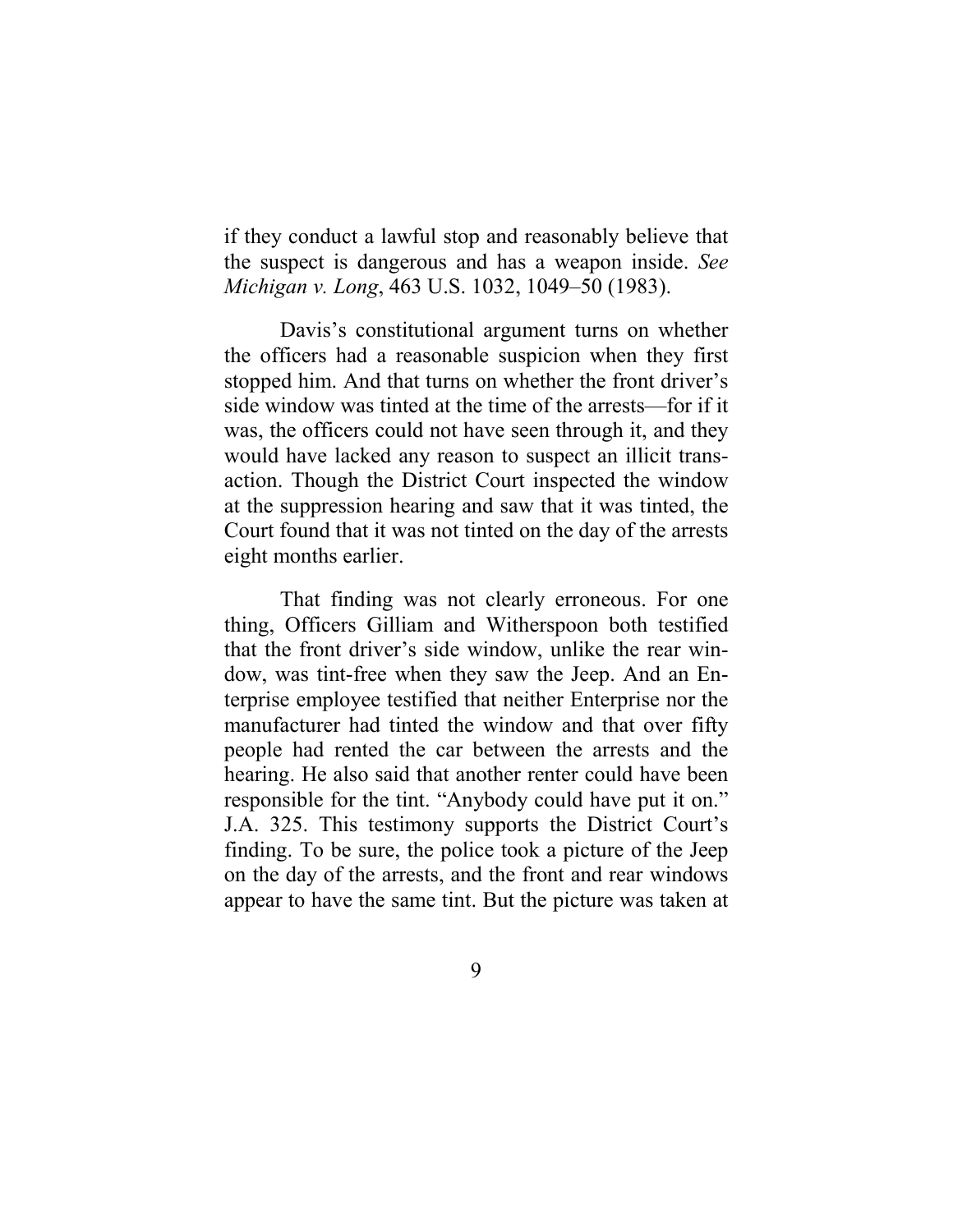night in low lighting. Davis also points to a witness who testified at the suppression hearing that the window "probably was a little tinted." J.A. 385. But the District Court found that his testimony was not "particularly credible" for "a number of reasons." B.A. 6 n.3.

The record thus contains no evidence that plainly contradicts the officers' testimony. And "when the district court's decision is based on testimony that is coherent and plausible, not internally inconsistent and not contradicted by external evidence, there can almost never be a finding of clear error." *United States v. Igbonwa*, 120 F.3d 437, 441 (3d Cir. 1997). As a result, the District Court did not clearly err when it found that the window was tint-free.

Nor did the District Court err in concluding that the officers had a reasonable suspicion to stop Davis. The officers observed odd behavior through the front window—an exchange, shocked expressions, and tossing motions. Davis and Blackshear rapidly left the car and began walking away, the latter failing to close the car door. And the activity took place in a high-crime area. The officers thus had a reasonable suspicion that a crime might be afoot. *See Terry*, 392 U.S. at 30; *Wardlow*, 528 U.S. at 124 (recognizing presence in a "high crime area," "unprovoked flight," and "nervous, evasive behavior" as factors supporting a reasonable suspicion); *see also*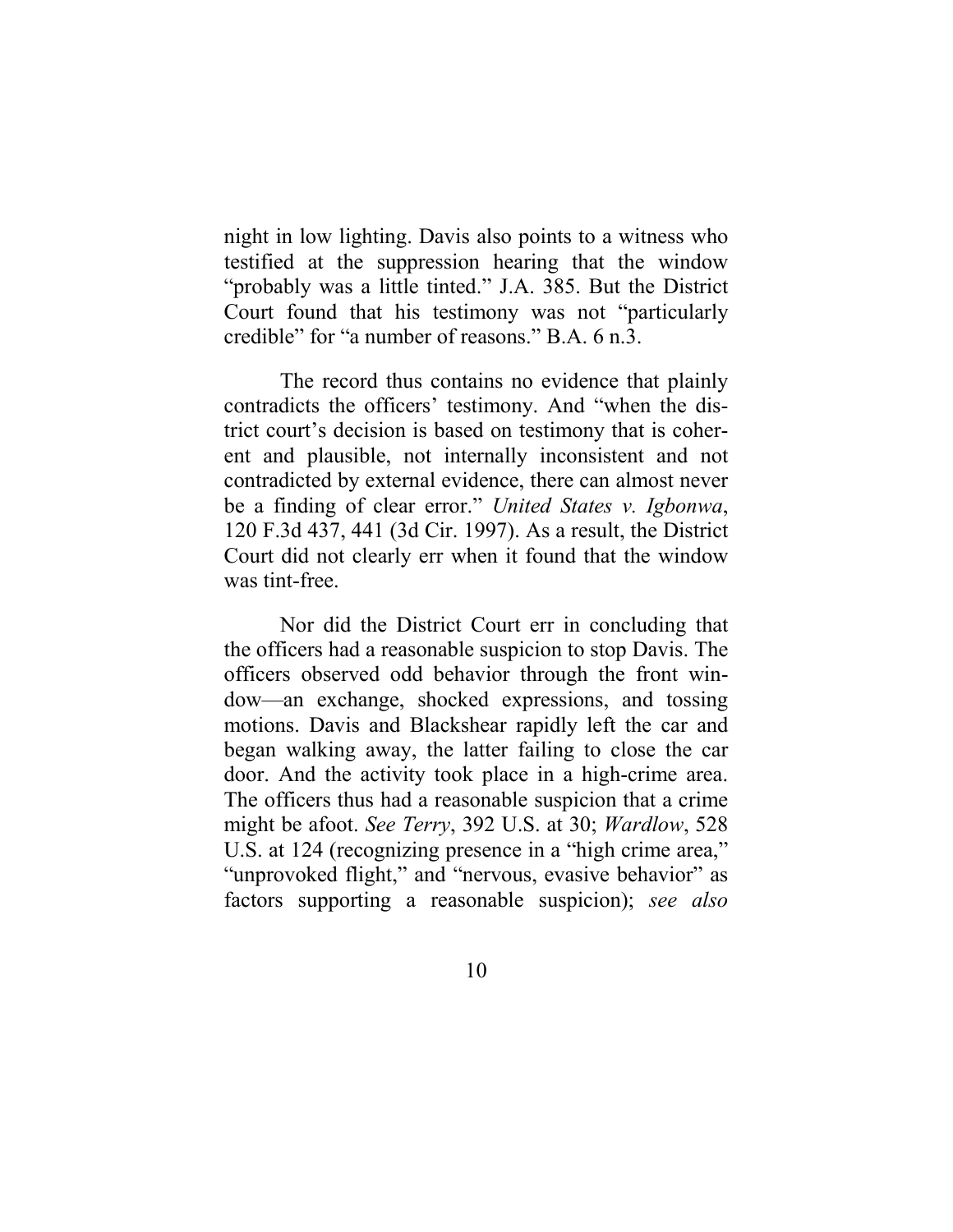*United States v. Bonner*, 363 F.3d 213, 218 (3d Cir. 2004) (concluding that flight from a traffic stop creates a reasonable suspicion).

The officers also had authority to search the Jeep. The pat downs revealed large wads of cash, suggesting that Davis and Blackshear were in the middle of a drug deal. Because drug dealers often carry guns, the officers had "a reasonable belief based on specific and articulable facts" that Davis and Blackshear were dangerous and might have weapons inside the Jeep. *Long*, 463 U.S. at 1049 (quotation marks omitted); *see also United States v. Arvizu*, 534 U.S. 266, 273 (2002). That belief allowed the officers to search the Jeep for weapons. During the search, they found something else—cocaine in the backseat—but they "clearly cannot be required to ignore the contraband" discovered "while conducting a legitimate *Terry* search of the interior of the automobile." *Long*, 463 U.S. at 1050. For these reasons, we will affirm the denial of Davis's suppression motion.

#### III

Davis's second argument is that the District Court erred in admitting his two prior convictions for possessing cocaine. We review that decision for an abuse of discretion. *United States v. Butch*, 256 F.3d 171, 175 (3d Cir. 2001) (noting that a decision is an abuse of discretion if "clearly contrary to reason and not justified by the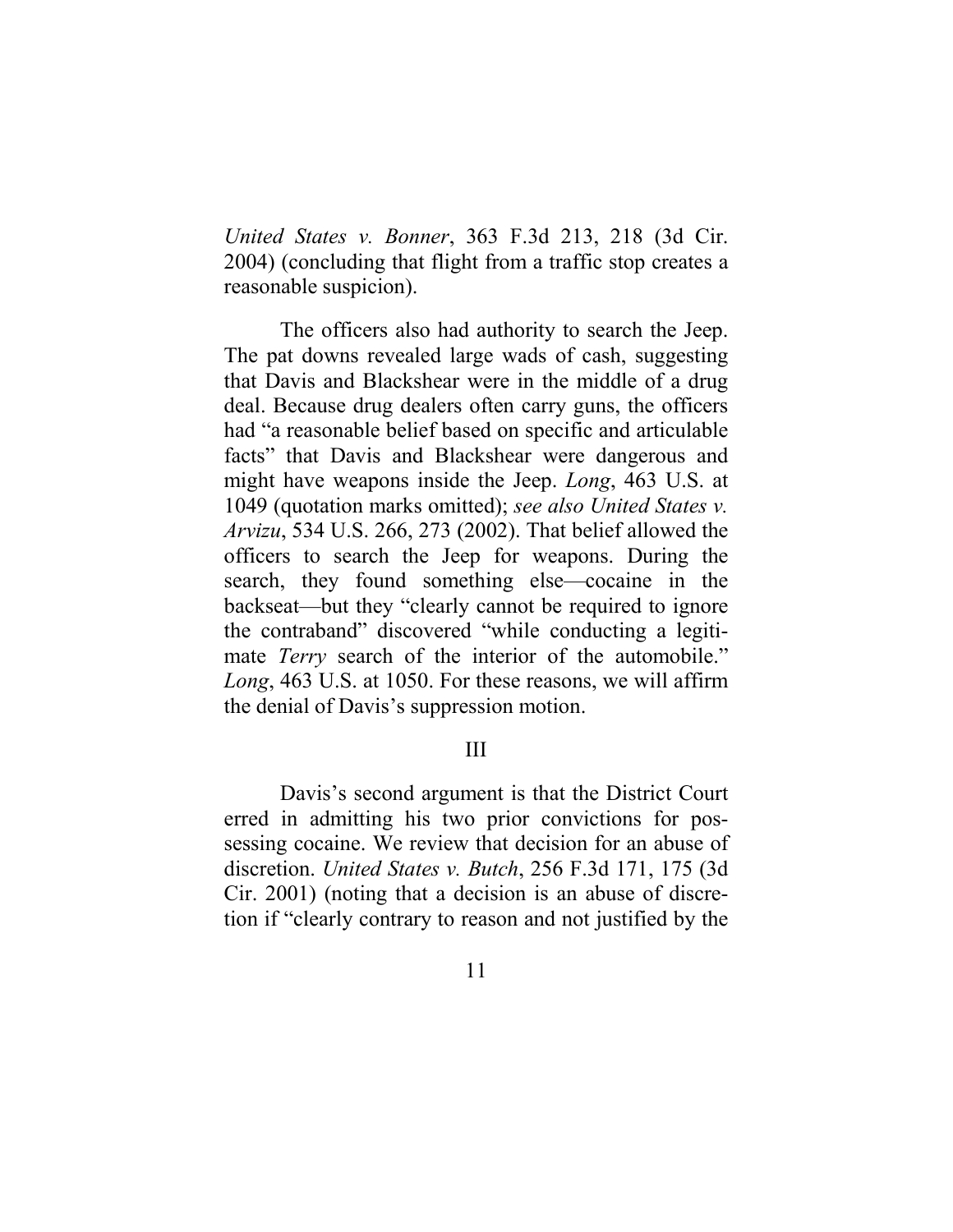evidence" (quotation marks omitted)). Though we have held that some prior drug convictions are admissible under Federal Rule of Evidence of 404(b), we have never held that a *possession* conviction is admissible to show knowledge or intent in a *distribution* trial. We decline to do so today.

#### A

American courts have long excluded evidence of a person's prior bad acts. This tradition reflects a fear that the jury will place too much weight on past crimes and prior misdeeds. "[I]t is said to weigh too much with the jury and to so overpersuade them as to prejudice one with a bad general record and deny [the accused] a fair opportunity to defend against a particular charge." *Michelson v. United States*, 335 U.S. 469, 476 (1948); *see also* H. Richard Uviller, *Evidence of Character to Prove Conduct: Illusion, Illogic, and Injustice in the Courtroom*, 130 U. Pa. L. Rev. 845, 884 (1982) ("[A]s the special conditions of predictive value coalesce, the potential for prejudice also rises."). The risk is that jurors will focus on evidence of prior acts, believing that someone with a criminal record cannot change and discounting any evidence to the contrary.

Over the past two hundred years, the prior-acts rule has changed much in form but little in function. In the early days of the common law, courts used an inclu-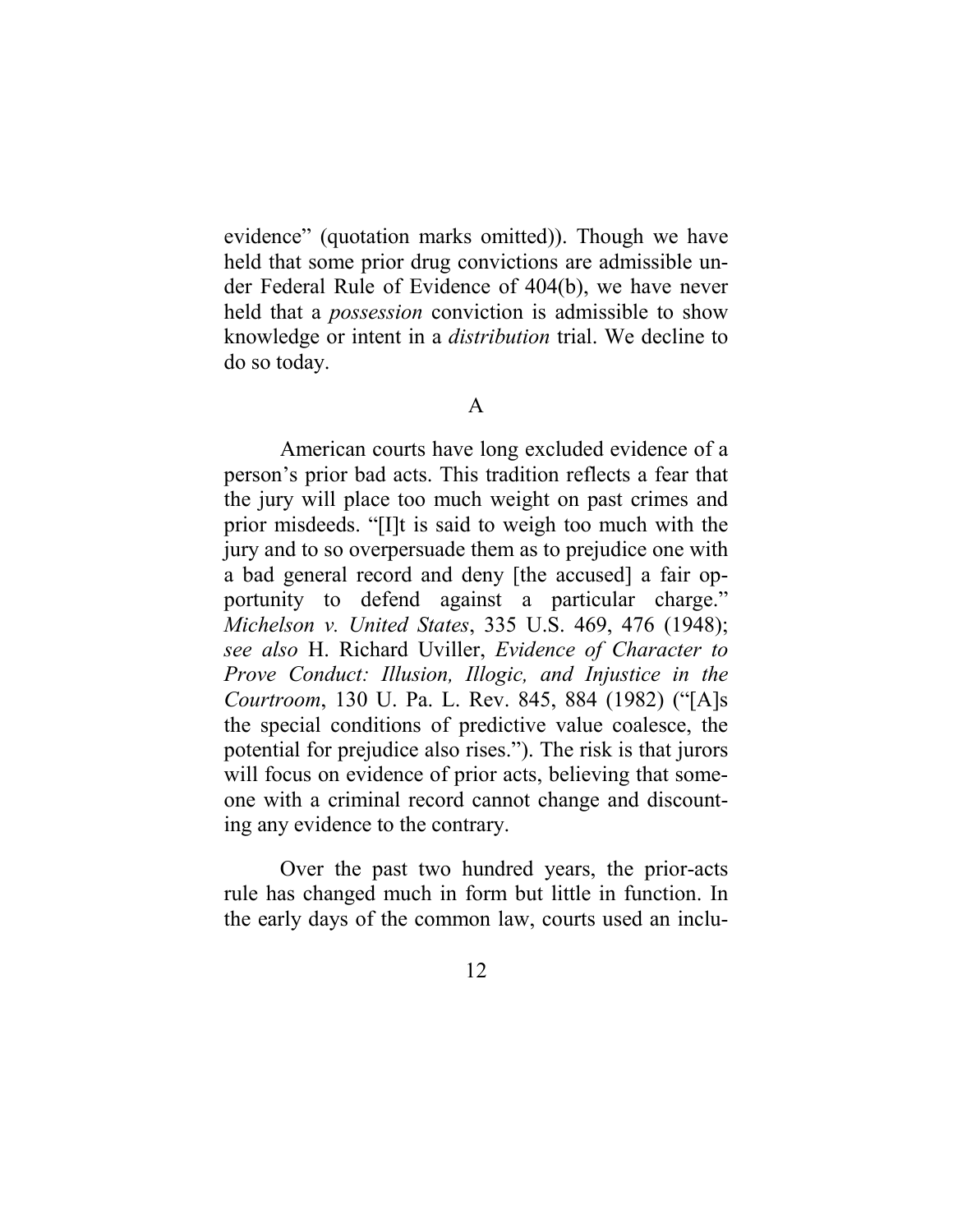sionary approach: evidence of prior acts was presumptively admissible unless it was relevant only to the defendant's propensity to commit a crime. *See* Julius Stone, *The Rule of Exclusion of Similar Fact Evidence: America*, 51 Harv. L. Rev. 988, 989–90 (1938). In the nineteenth century, the rule slowly became exclusionary: such evidence was presumptively inadmissible unless the proponent could show that it was relevant to one of several specific purposes, such as motive or intent. *See id.* at 990–93 (concluding that American courts applied this rule on the mistaken belief that the exclusionary approach was part of the English common law). But that trend faded, and courts began to use different approaches—some inclusionary, some exclusionary. *See United States v. Long*, 574 F.2d 761, 765–66 (3d Cir. 1978) (noting the division of authorities). The Federal Rules of Evidence settled the matter in 1975, establishing a uniform inclusionary approach. *Id.*; *United States v. Green*, 617 F.3d 233, 244 (3d Cir. 2010). Yet this change, "like the nineteenth century switch from the inclusionary to the exclusionary approach, did not give rise to any significant change in the admissibility of such evidence." Kenneth J. Melilli, *The Character Evidence Rule Revisited*, 1998 B.Y.U. L. Rev. 1547, 1560.

The modern approach is set forth in Federal Rule of Evidence 404(b). "Evidence of a crime, wrong, or other act is not admissible to prove a person's character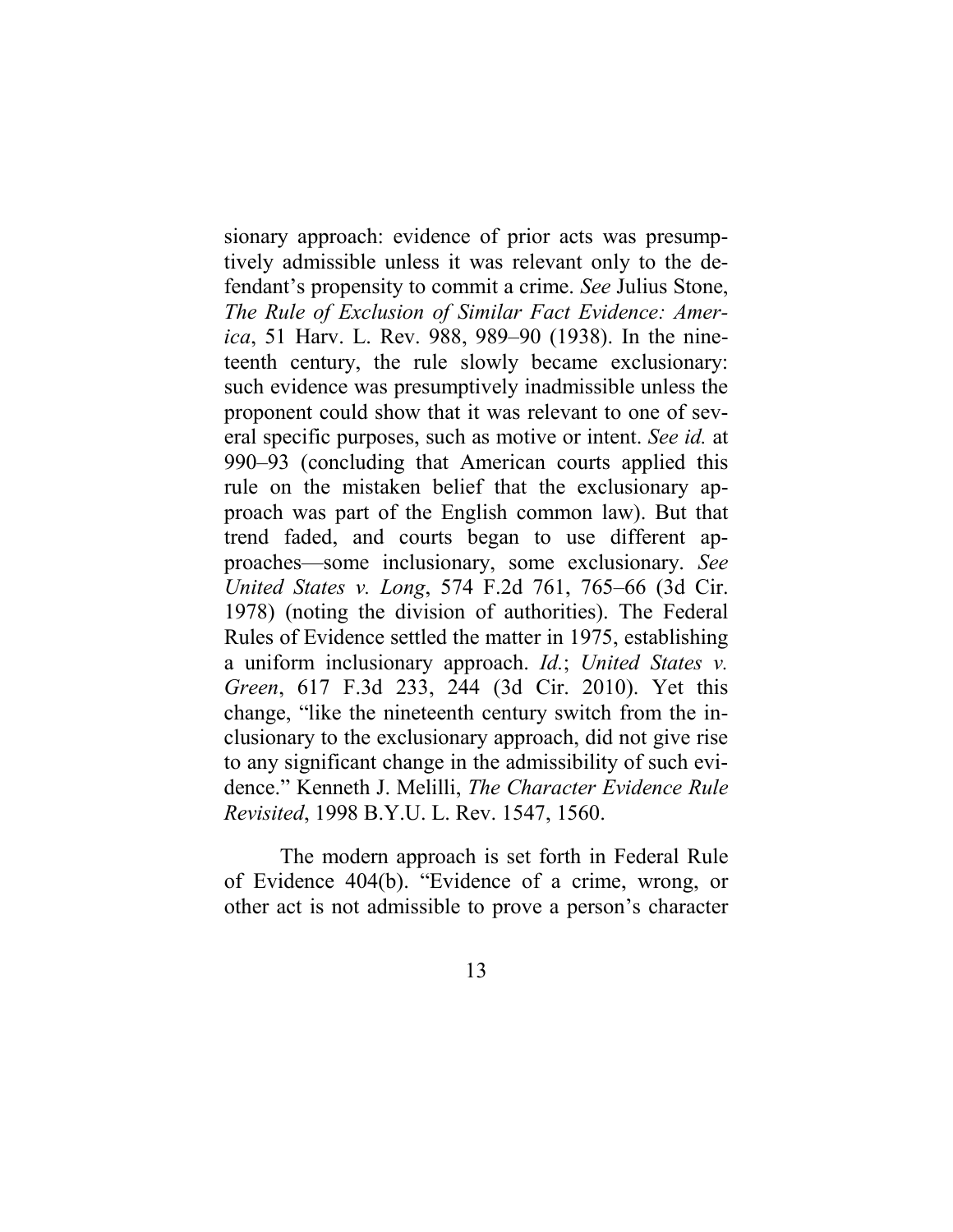in order to show that on a particular occasion the person acted in accordance with the character." Fed. R. Evid. 404(b)(1). That principle seems strict, but prior-acts evidence "may be admissible for another purpose, such as proving motive, opportunity, intent, preparation, plan, knowledge, identity, absence of mistake, or lack of accident." Fed. R. Evid. 404(b)(2). Uncontroversial at the time of adoption, Rule 404(b) has become the most cited evidentiary rule on appeal. *See* Thomas J. Reed, *Admitting the Accused's Criminal History: The Trouble with Rule 404(b)*, 78 Temp. L. Rev. 201, 211 (2005).

The text of Rule 404(b) has led to a four-part test. Prior-acts evidence is admissible only if it is (1) offered for a proper purpose under Rule 404(b)(2); (2) relevant to that purpose; (3) sufficiently probative under the Rule 403 balancing requirement; and (4) accompanied by a limiting instruction, if requested. *See Green*, 617 F.3d at 249; *see also Huddleston v. United States*, 485 U.S. 681, 691–92 (1988) (discussing these four requirements).<sup>[5](#page-13-0)</sup> All

<span id="page-13-0"></span> $5$  Rule 404(b) excludes only extrinsic evidence, or evidence of acts that are not the basis of the current prosecution. It does not exclude intrinsic evidence, which either "directly proves" or "facilitate[s]" the charged offense. *Green*, 617 F.3d at 248–49 (quotation marks omitted).

<sup>14</sup>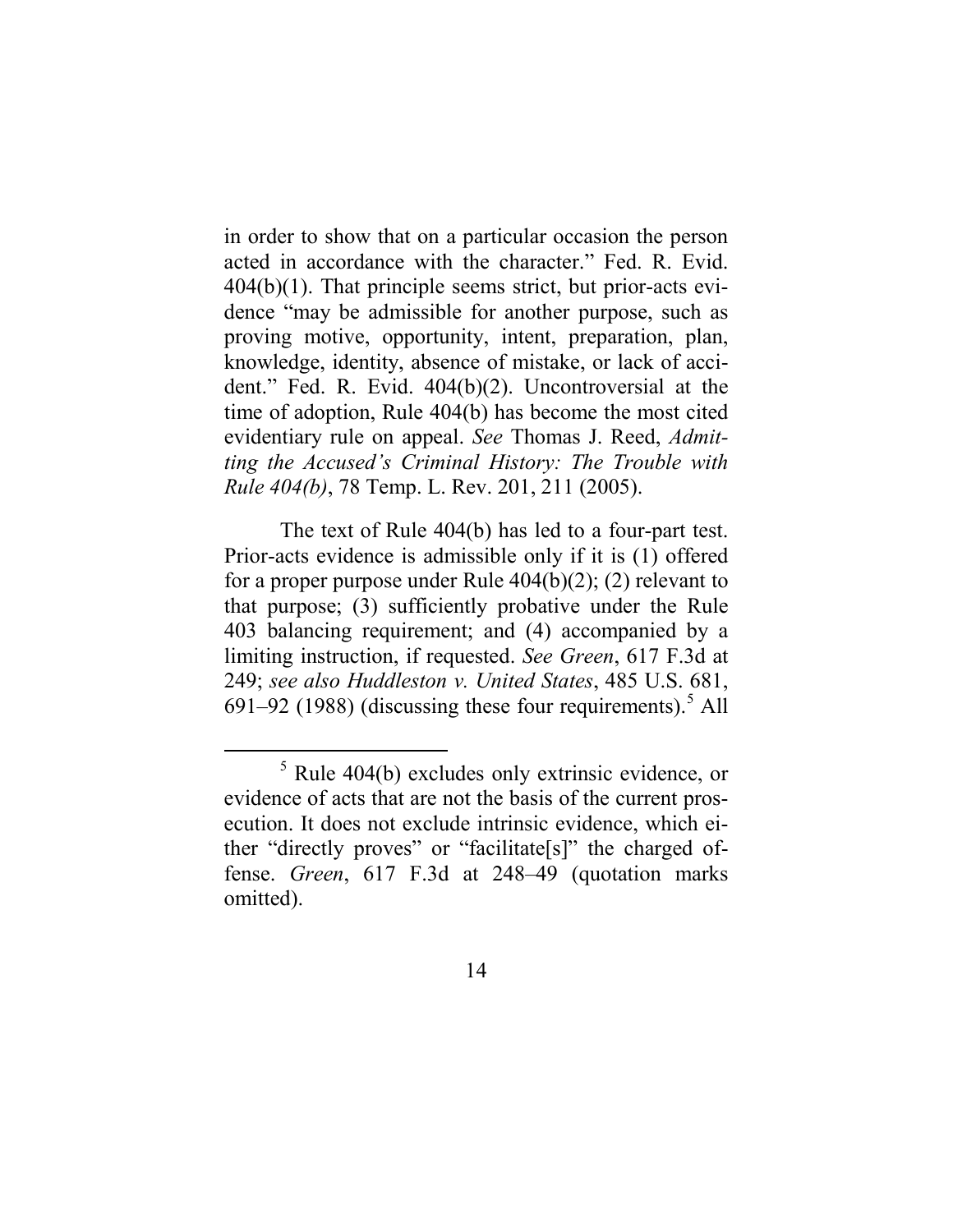this really means is that such evidence must have a nonpropensity purpose and satisfy the same relevancy requirements as any other evidence.

And yet the relevancy requirements pose problems of their own in this context. Indeed, the problems are in many cases insurmountable. *See* Uviller, 130 U. Pa. L. Rev. at 878 ("The test of ordinary relevance is often an insuperable barrier."). For starters, the prior-acts evidence must be relevant to a proper purpose, and it must be relevant in a way that avoids any propensity inference. *See United States v. Sampson*, 980 F.2d 883, 887 (3d Cir. 1992). Consider a defendant who has been convicted of manslaughter. In a later assault prosecution, the government might want to use the conviction, perhaps to prove intent. But that use is off limits if the only reason the conviction is relevant to intent is the inference that because the defendant has committed manslaughter before, he must have committed assault now. *See id.* at 887–88. In addition, the conviction must be relevant based on what the factfinder knows about the prior act. So even if the defendant was convicted of intentional manslaughter, the conviction will be relevant to intent only if the jury knows the act was intentional and not reckless or negligent.

That is why the use of prior-acts evidence requires care from prosecutors and judges alike. In proffering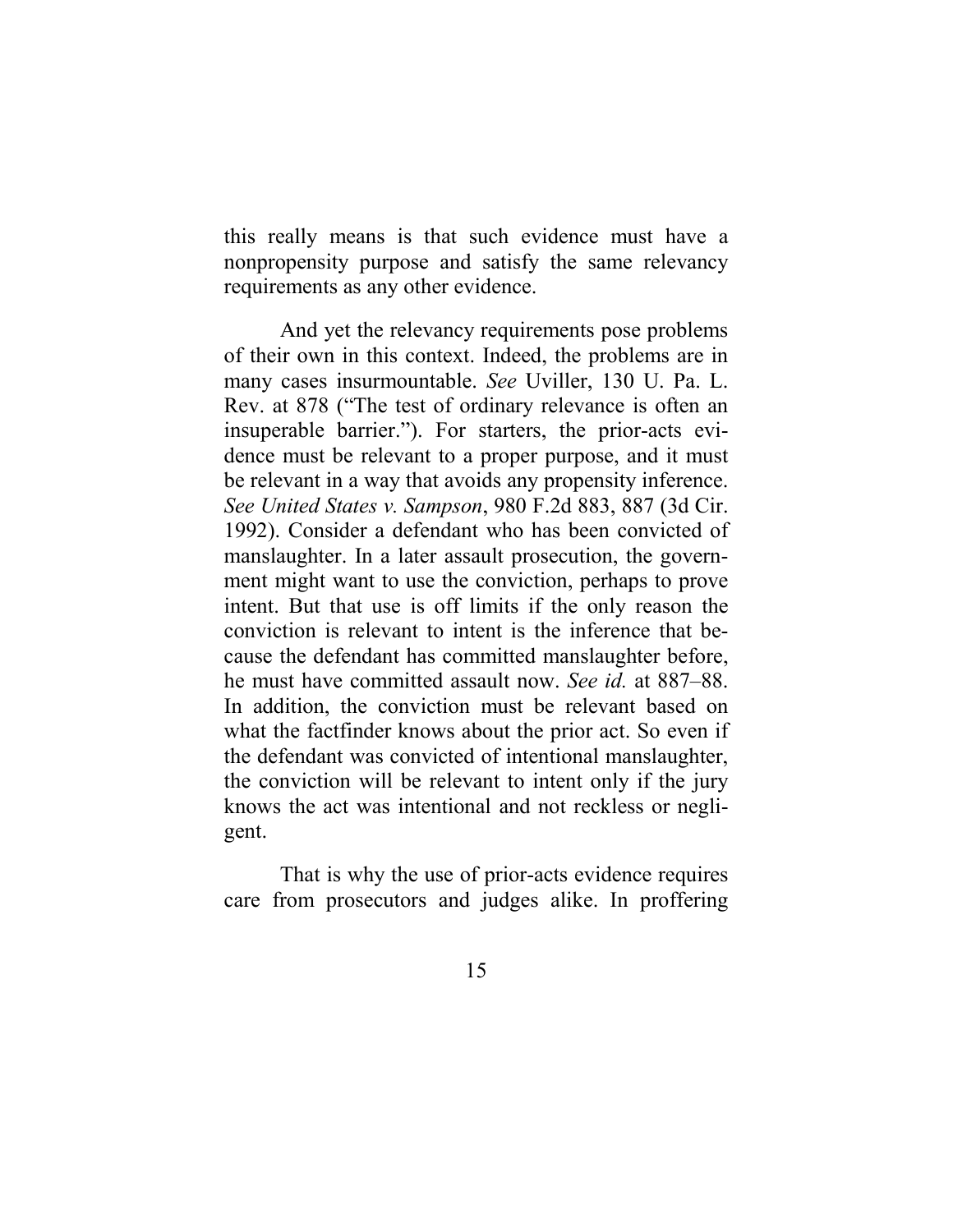such evidence, the government must explain how it fits into a chain of inferences—a chain that connects the evidence to a proper purpose, no link of which is a forbidden propensity inference. *Id*. at 887. And then the "district court, if it admits the evidence, must in the first instance, rather than the appellate court in retrospect, articulate reasons why the evidence also goes to show something other than character." *Id*. at 888. The reasoning should be detailed and on the record; a mere recitation of the purposes in Rule  $404(b)(2)$  is insufficient.<sup>[6](#page-15-0)</sup> Unfortunately, these requirements are "so often honored in the breach" that they resonate "about as loudly as the proverbial tree that no one heard fall in the forest." *United States v. Givan*, 320 F.3d 452, 466 (3d Cir. 2003) (McKee, J., dissenting).

B

With these principles in mind, we conclude that Davis's convictions for possessing cocaine were inadmissible to prove knowledge or intent in his trial for pos-

<span id="page-15-0"></span> <sup>6</sup> We have affirmed even when a district court's analysis was somewhat flimsy—but only when the government had already established a valid chain of inferences. *See, e.g.*, *United States v. Lopez*, 340 F.3d 169, 173–74 (3d Cir. 2003).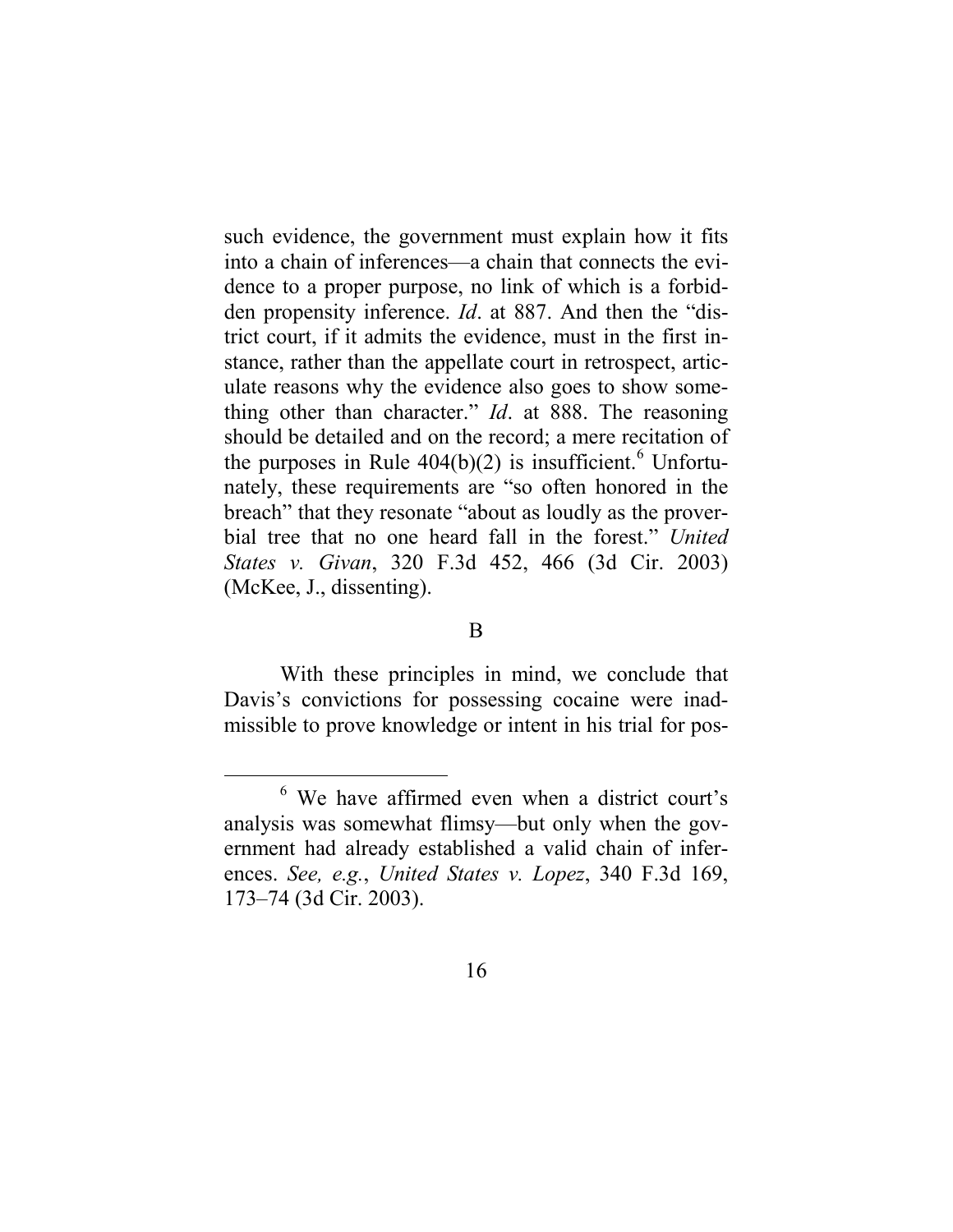sessing with intent to distribute. The District Court abused its discretion by admitting this evidence, and we will vacate Davis's conviction.

Davis was twice convicted of possessing cocaine under Pennsylvania law—once in 2007 and once in 2008. The government filed a motion to introduce these convictions, advancing a pentad of purposes. J.A. 18 ("This evidence is relevant to prove the defendant's plan to, knowledge of, and intent to distribute and/or possess cocaine, and absence of mistake or accident."). To its credit, the able District Court admitted the convictions as relevant to a single purpose: "Clearly, evidence of his prior convictions for possession of crack cocaine makes it more likely than not that Davis knew that the white substance in the plastic bag on the back seat of the Jeep was cocaine." D.A. 18. The government now argues on appeal that the evidence also was relevant to intent. *See*  Appellee Br. at 45.

Knowledge and intent are indeed proper purposes under the first part of our Rule 404(b) test. And "[t]here is no question that, given a proper purpose and reasoning, drug convictions are admissible in a trial where the defendant is charged with a drug offense." *Sampson*, 980 F.2d at 887. We have held, for example, that evidence of past distribution is relevant to prove knowledge of the same or different drug in a later distribution trial. *E.g.*,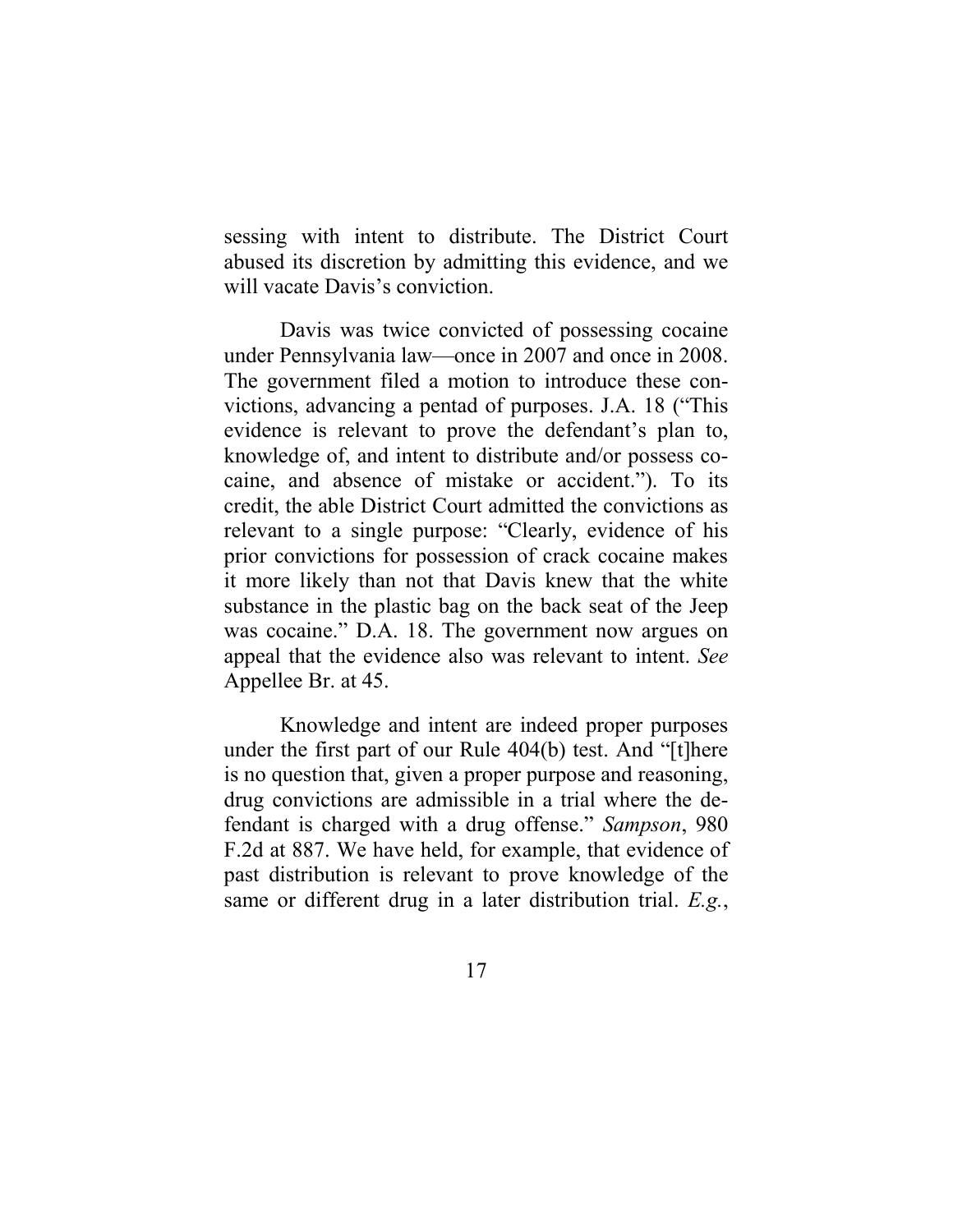*Givan*, 320 F.3d at 461 ("The evidence that Givan had been convicted of distribution of cocaine makes Givan's knowledge of the presence of the heroin more probable than it would have been without the evidence."); *United States v. Boone*, 279 F.3d 163, 187 (3d Cir. 2002) (considering the defendant's past cocaine-distribution acts as evidence that he was not "an ignorant 'go-fer'"); *cf. United States v. Vega*, 285 F.3d 256, 263 (3d Cir. 2002) ("[E]vidence of Vega's participation in a prior drug conspiracy is probative of his knowledge of, and relationship with a member of, a later drug conspiracy."). And we have held that evidence of past distribution is relevant to prove intent to distribute in a later distribution trial. *E.g.*, *United States v. Lee*, 573 F.3d 155, 166 (3d Cir. 2009) ("Lee's prior drug trafficking conviction was properly admitted as evidence that Lee intended to distribute any drugs in his possession."); *Givan*, 320 F.3d at 461; *Boone*, 279 F.3d at 187. We have even held that evidence of past distribution is relevant to prove knowledge of a different drug in a later possession trial. *United States v. Lopez*, 340 F.3d 169, 174 (3d Cir. 2003). But we have never held that a *possession* conviction is relevant to prove either knowledge or intent in a *distribution* trial, and rightly so.

*1. Knowledge.* Possession and distribution are different in ways that matter—something that both the District Court and the government failed to appreciate. As to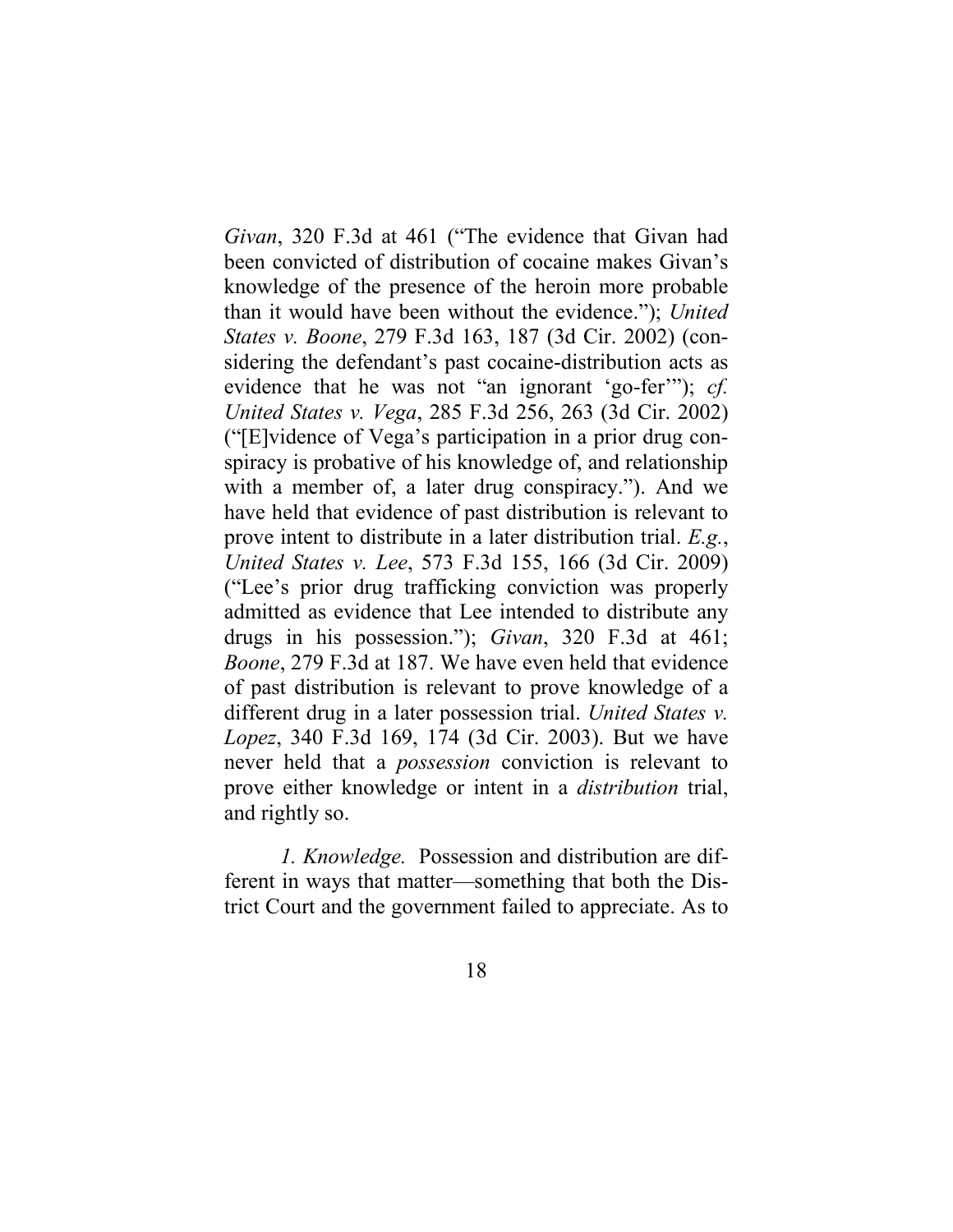knowledge, one who possesses a drug might not recognize the same drug when prepared for distribution. The packaging or quantity might be different, and objects in greater quantities often have an appearance or smell of their own. Take water, which is transparent by the drop but blue in the ocean, or powdered sugar, which is floury on a donut but dense in a bag. In this case, the jury knew only that Davis had been twice convicted of possessing cocaine. *See* Appellee Br. at 19 n.3. The jury knew nothing of the packaging or quantity that led to those convictions, so it could not have known whether Davis's past helped him to recognize the nearly one kilogram of cocaine in the Jeep.

Then there is the problem that the cocaine from Davis's past might have been in a different form. Cocaine is consumable either as a powder or as one of several bases, most often crack. *See DePierre v. United States*, 131 S. Ct. 2225, 2228–29 (2011). Neither form particularly resembles the other. As its name suggests, powder cocaine is a powder—specifically, a salt—that can be compressed or loose. *See* David A. Sklansky, *Cocaine, Race, and Equal Protection*, 47 Stan. L. Rev. 1283, 1290–91 (1995). On the other hand, crack cocaine is hard and waxy and often resembles small rocks or crystals. *See id.* This distinction matters, and the jury did not know which form Davis had possessed back in 2007 and 2008. For all the jury knew, the cocaine could have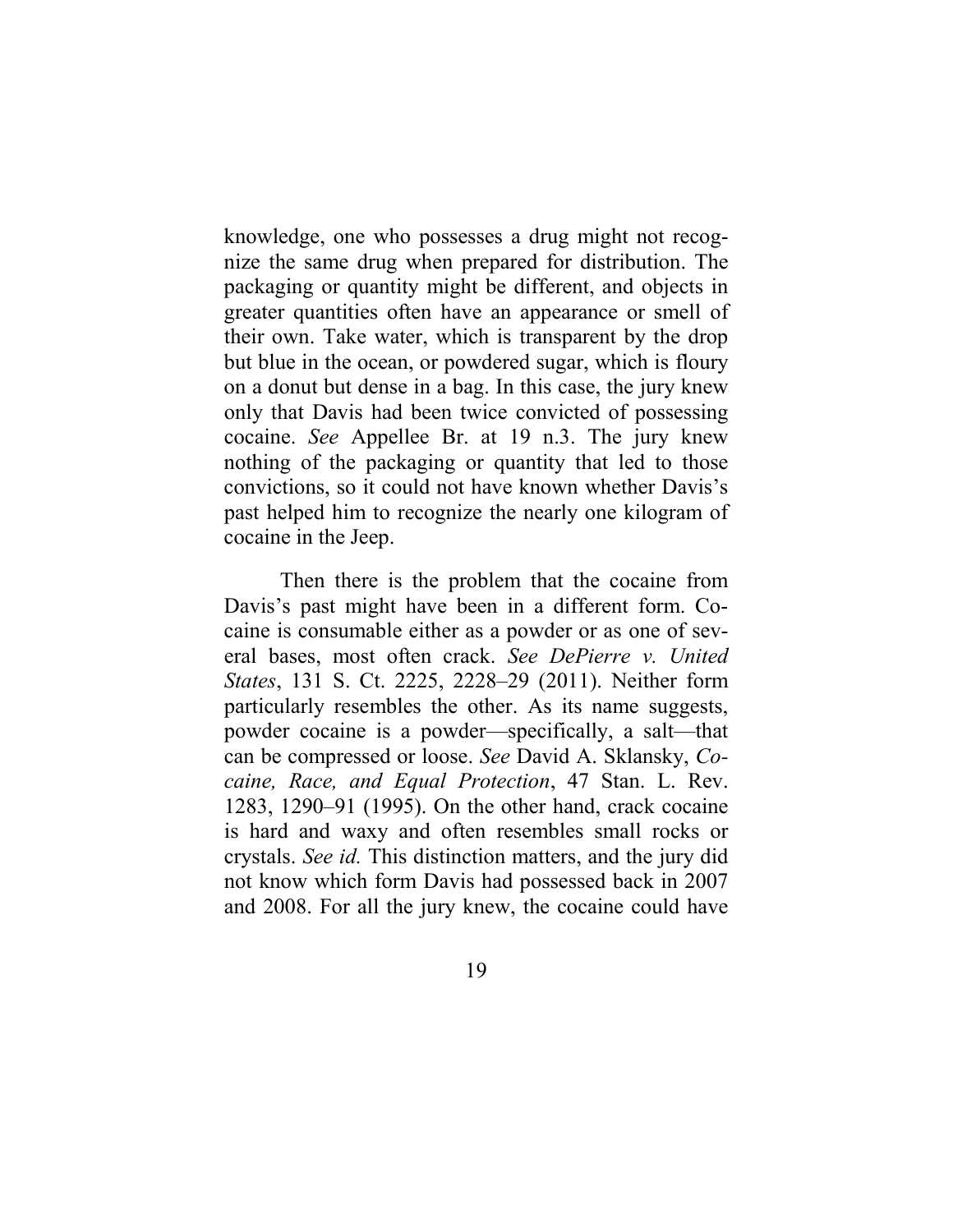been a dash of powder on a golden tray. It could have been hidden in the lining of a suitcase. Or it could have been crack cocaine—in crystal form, in liquid form, rolled up in paper, or stuffed in a syringe. In any of those instances, Davis's past would not have helped him to identify the compressed powder in the backseat.

The two prior convictions thus fail the second part of our Rule 404(b) test, the relevancy requirement. *See* Fed. R. Evid. 401 (explaining that evidence is relevant if it is probative of a consequential fact). Based on the barebones stipulation before it, the jury had no way of knowing whether Davis's experiences made him any more likely to recognize the cocaine in the backseat. The convictions simply were not probative of Davis's knowledge. *See Givan*, 320 F.3d at 466 (McKee, J., dissenting) (noting the difficulty when "there is absolutely nothing on this record that would allow the jury to make any meaningful or relevant comparison" between past and present drugs). At best, the convictions had such limited probative value that they fail the third part of our test, the balancing requirement. *See* Fed. R. Evid. 403 (allowing courts to "exclude relevant evidence if its probative value is substantially outweighed by a danger of . . . unfair prejudice."). Either way, the convictions are inadmissible to prove Davis's knowledge.

The government nonetheless urges us to follow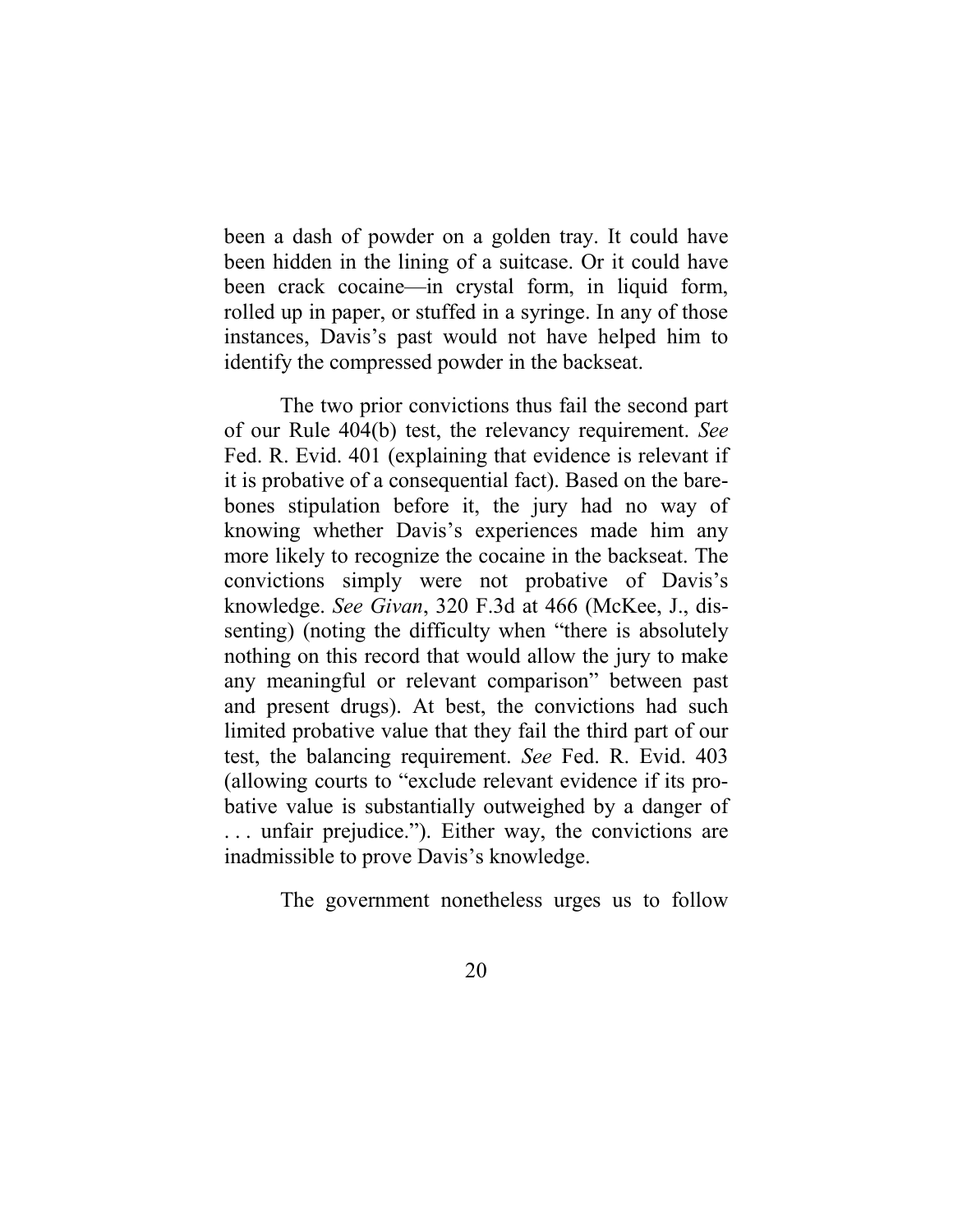*Lopez* and *Givan*. In *Lopez*, we held that the defendant's participation in a cocaine-distribution conspiracy was admissible in a possession trial to prove knowledge of heroin, a different drug altogether. *Lopez*, 340 F.3d at 174 ("[The conviction] was admissible for the purpose of rebutting the defendant's anticipated claim of innocent association with, and lack of knowledge of, the heroin found near his bunk."). And in *Givan*, we held that the defendant's conviction for distributing cocaine was likewise admissible to prove knowledge and intent in a heroin-distribution trial. *Givan*, 320 F.3d at 461. These cases are at the outer bounds of admissibility under Rule 404(b). *See* David Culberg, Note, *The Accused's Bad Character: Theory and Practice*, 84 Notre Dame L. Rev. 1343, 1358–59 & n.83 (2009) (criticizing *Lopez* and *Givan*). At all events, the two cases are distinguishable because the defendants had been convicted of dealing cocaine, and drug dealers presumably have more knowledge of drugs in general. By contrast, a possession conviction does not imply a similar level of knowledge.

*2. Intent.* Nor does a possession conviction imply an intent to distribute. Possession and distribution are distinct acts—far more people use drugs than sell them and these acts have different purposes and risks. A prior conviction for possessing drugs by no means suggests that the defendant intends to distribute them in the future. "Acts related to the personal use of a controlled sub-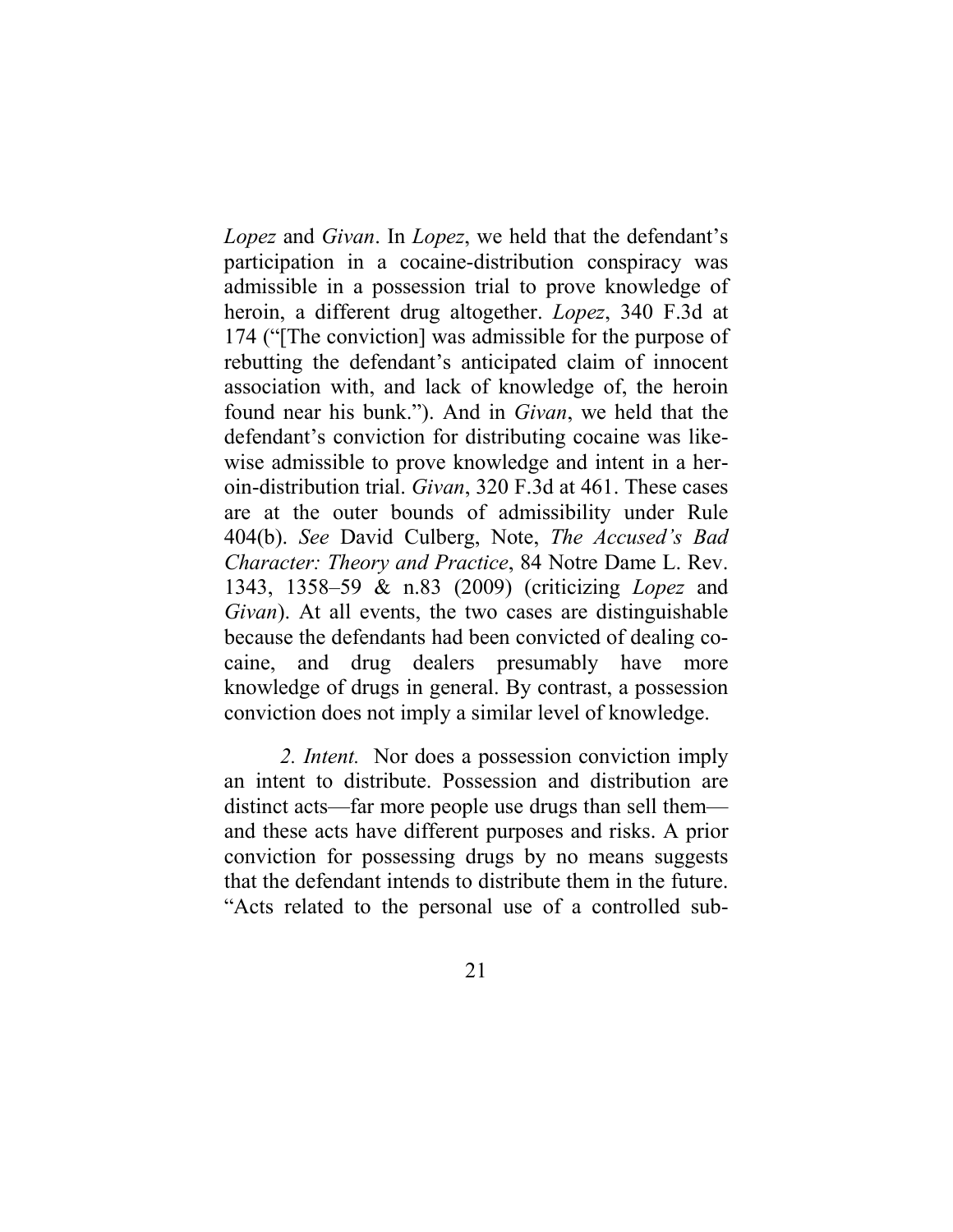stance are of a wholly different order than acts involving the distribution of a controlled substance. One activity involves the personal abuse of narcotics." *United States v. Ono*, 918 F.2d 1462, 1465 (9th Cir. 1990). The other usually involves "the implementation of a commercial activity for profit." *Id.* As a result of these differences, Davis's convictions again fail the second part of our Rule 404(b) test.

In cases such as this, there is an ever-present danger that jurors will infer that the defendant's character made him more likely to sell the drugs in his possession. But that is precisely the type of inference that Rule 404(b) forbids. Any other conclusion would run the risk of unraveling the prior-acts rule:

> [I]f the act of possessing or using marijuana is to be admissible to prove intent to transport and sell marijuana, or, to go even further, to prove intent to transport and sell a different drug, then there is no reason why participation in any drug-related crime could not be used to prove intent to engage in any other drug-related crime, or why any robbery could not be used to prove the requisite intent with respect to any other robbery. A rule allowing such evidence would eviscer-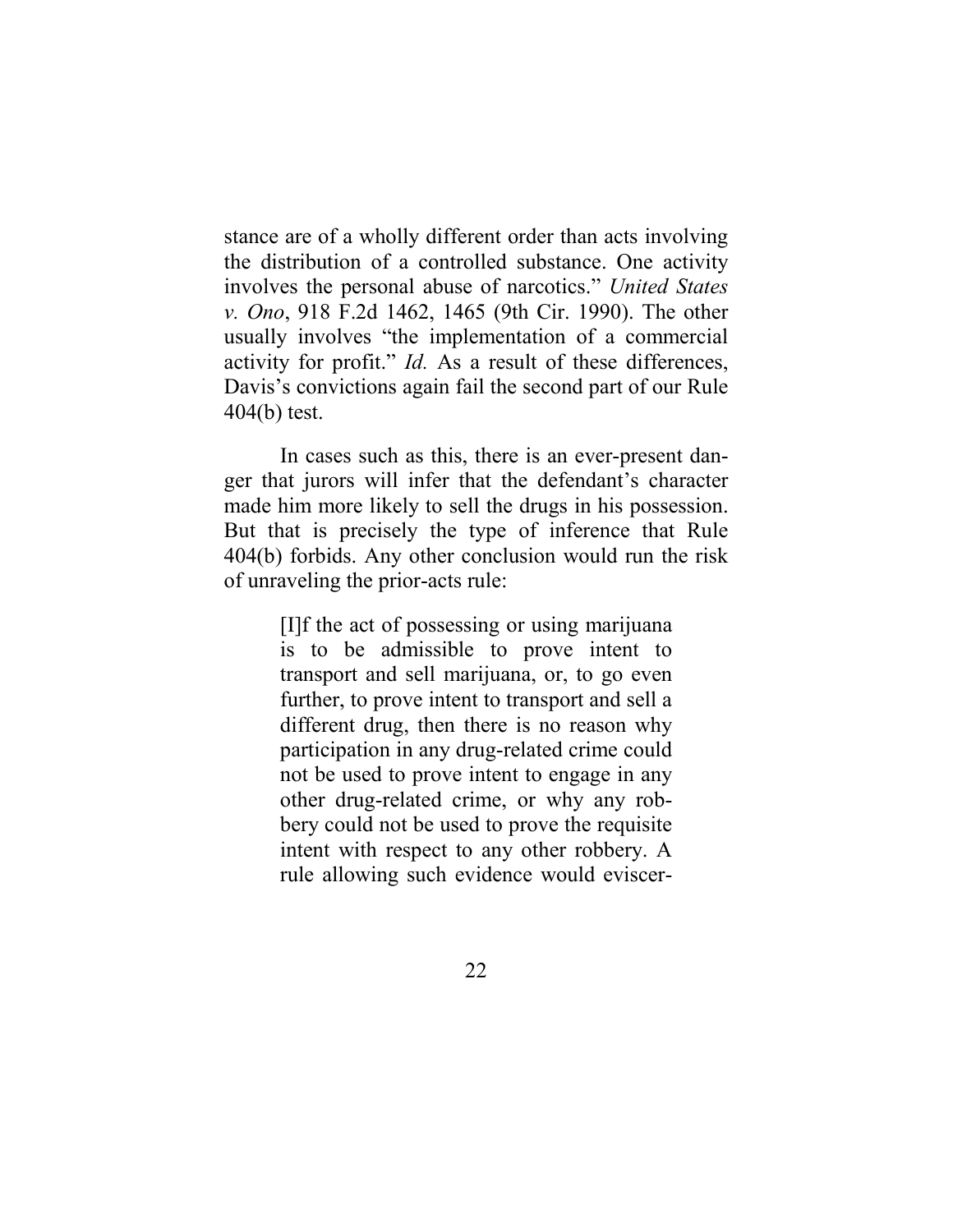ate almost entirely the character evidence rule.

David P. Leonard, *The New Wigmore. A Treatise on Evidence: Evidence of Other Misconduct and Similar Events* § 7.5.2(d); *see also* Charles Alan Wright & Kenneth W. Graham, Jr., 22A *Federal Practice and Procedure: Evidence* § 5242 (2d ed. 2013) ("[T]he routine use of [the intent] exception [under Rule 404(b)] could easily destroy the exclusionary rule." $)$ .<sup>[7](#page-22-0)</sup>

We join other circuits in declaring that a posses-

<span id="page-22-0"></span> <sup>7</sup> Some circuits require prior acts under Rule 404(b) to "meet a threshold level of similarity in order to be admissible to prove intent" to commit the charged offense. *United States v. Long*, 328 F.3d 655, 661 (D.C. Cir. 2003); *see also United States v. Foskey*, 636 F.2d 517, 524 (D.C. Cir. 1980) (citing cases in Second, Fifth, and Ninth Circuits for the idea that "[w]hen a prior criminal act is relied upon to prove intent or knowledge, similarity between the two events must be shown" (alteration in original and quotation marks omitted)). We need not adopt that requirement in our Circuit or decide whether cocaine possession and distribution are sufficiently similar. After all, a past intent to possess drugs simply is not probative of a future intent to distribute.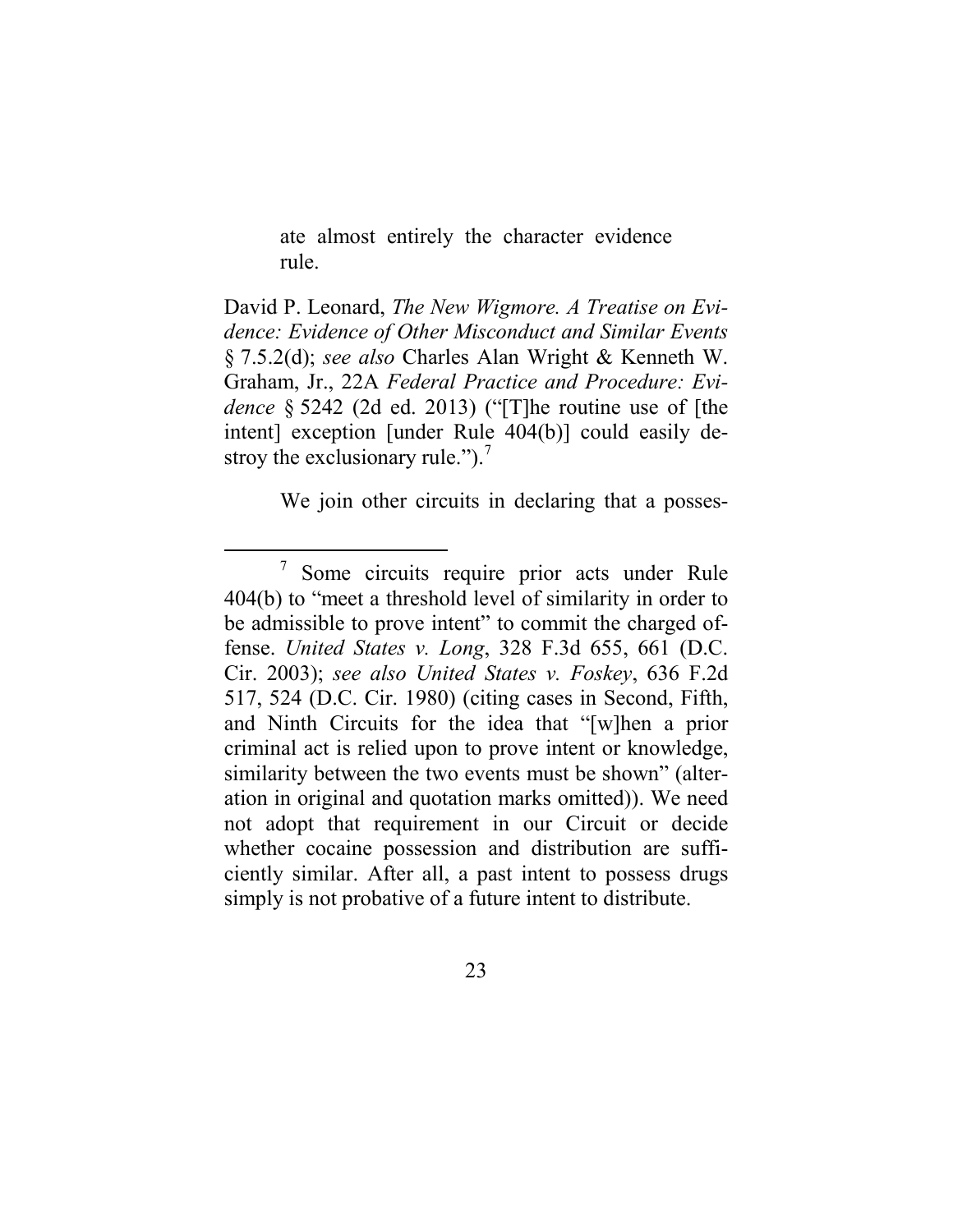sion conviction is inadmissible to prove intent to distribute. The Sixth Circuit, for example, held that "possession of a small quantity of crack cocaine for personal use on one occasion . . . sheds no light on whether [the defendant] intended to distribute crack cocaine in his possession on another occasion nearly five months earlier." *United States v. Haywood*, 280 F.3d 715, 721 (6th Cir. 2002). The Seventh and Ninth Circuits have suggested likewise. *See United States v. Santini*, 656 F.3d 1075, 1078 (9th Cir. 2011) (holding that prior convictions "for simple possession" were "not similar to the importation of marijuana and thus lack[] probative value"); *Ono*, 918 F.2d at 1465 (distinguishing between possession and distribution in dicta); *United States v. Monzon*, 869 F.2d 338, 344 (7th Cir. 1989) (concluding that evidence of the defendant's prior marijuana possession was not probative of his intent to distribute cocaine); *United States v. Marques*, 600 F.2d 742, 751 (9th Cir. 1979) (distinguishing between "personal use versus resale"); *cf. Enriquez v. United States*, 314 F.2d 703, 717 (9th Cir. 1963) (concluding that a trial was unfair because the court had admitted evidence of marijuana possession to show intent to sell heroin). *But see United States v. Walsh*, 231 F.3d 366, 370-71 (7th Cir. 2000) (allowing the admission of a possession conviction in a distribution trial because the conviction involved "distribution amounts"). Other circuits have reached the opposite result, but we are not persuaded. *See, e.g.*, *United States v.*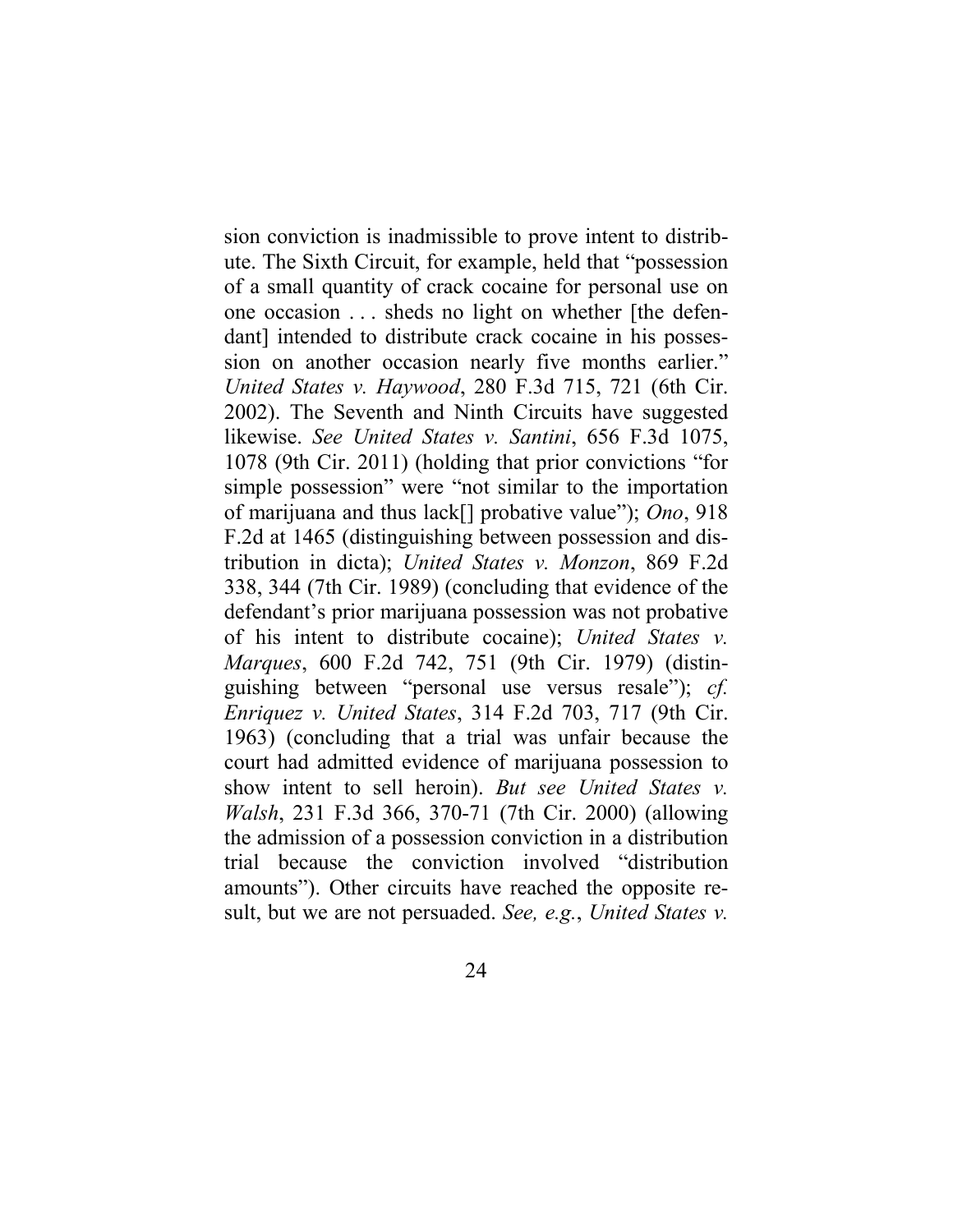*Butler*, 102 F.3d 1191, 1196 (11th Cir. 1997); *United States v. Logan*, 121 F.3d 1172, 1178 (8th Cir. 1997); *United States v. Gadison*, 8 F.3d 186, 192 (5th Cir. 1993). We conclude that Davis's convictions should not have been before the jury—not as evidence of knowledge, not as evidence of intent.

And problems remain. The District Court also committed two instruction-related errors. First, it did not provide the requested limiting instruction at the time the evidence was admitted; it did so only in the final jury charge. Second, the Court concluded that the convictions were admissible to prove knowledge, but the jury charge included a wide list of purposes, allowing the jury to consider the convictions as evidence of "state of mind, knowledge, or intent," as well as absence of "accident or mistake." J.A. 125–26; *see Sampson*, 980 F.2d at 889 ("By simply repeating the entire litany of permissible theories under Rule 404(b), the judge's instruction gave the jury inadequate guidance."). While these errors are problematic, we would reverse even in their absence. No instruction could have eliminated the infirmity at the heart of this case: Davis's convictions were inadmissible for any purpose.<sup>[8](#page-24-0)</sup>

<span id="page-24-0"></span><sup>&</sup>lt;sup>8</sup> The government did not argue the issue of harmless error in its brief. Such silence usually means that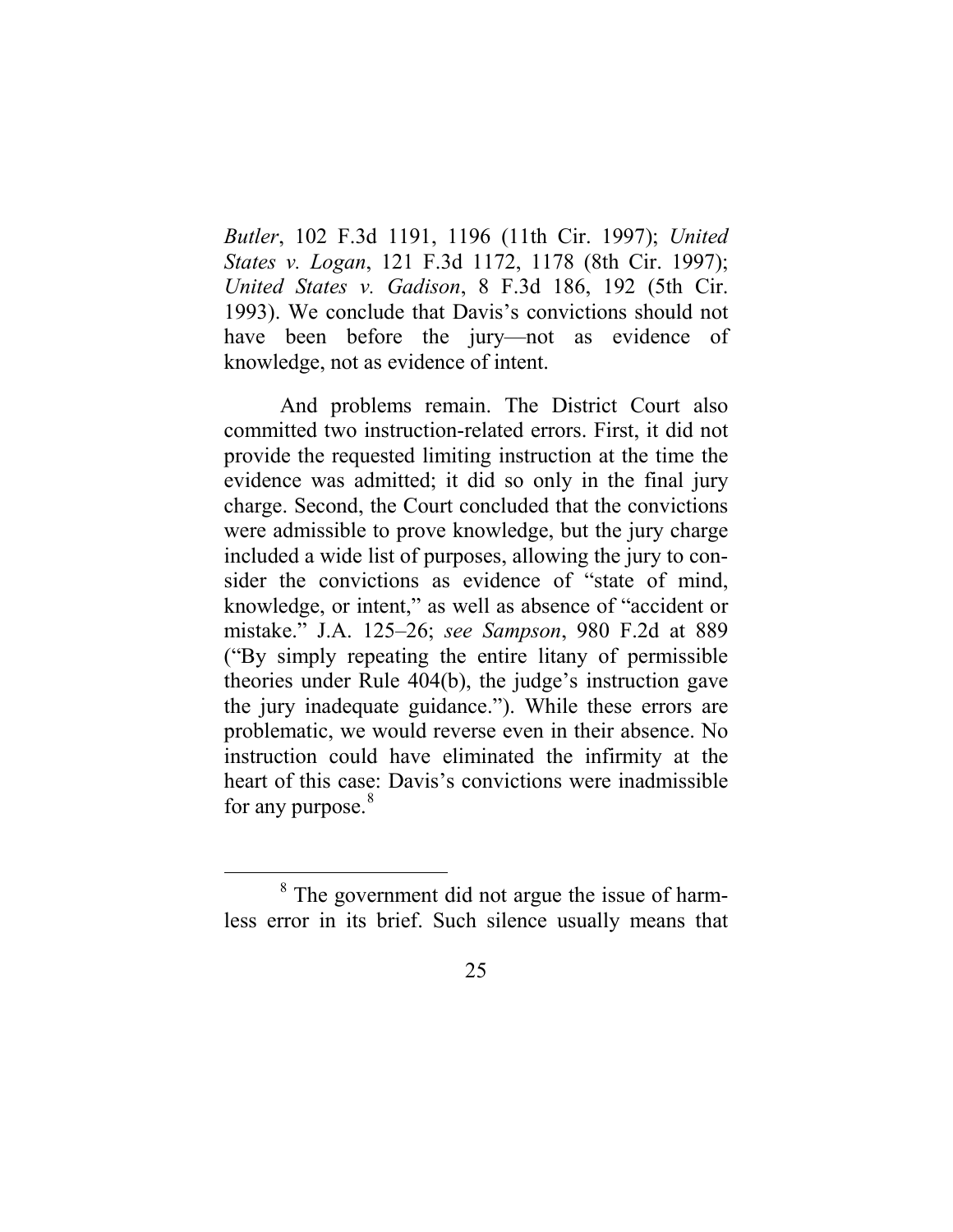Davis's two remaining arguments are mere makeweight. The first is that the District Court improperly admitted a statement from the government's expert witness. The second is that the Court improperly refused to admit a witness's prior statement. We review these decisions for an abuse of discretion. *See United States v. Mathis*, 264 F.3d 321, 335 (3d Cir. 2001) (applying the abuse-of-discretion standard to a decision about the admissibility of expert testimony); *United States v. Frazier*, 469 F.3d 85, 87 (3d Cir. 2006) (applying the same standard to a decision about the admissibility of a prior con-

 $\overline{a}$ 

harmless error is waived, but we may still consider the issue depending on "the length and complexity of the record, whether the harmlessness of the error or errors found is certain or debatable, and whether a reversal will result in protracted, costly, and ultimately futile proceedings in the district court." *United States v. McLaughlin*, 126 F.3d 130, 135 (3d Cir. 1997) (quoting *United States v. Giovannetti*, 928 F.2d 225, 227 (7th Cir. 1991)). Here, we refuse to do so because we see no reason "that a reversal will [ ] lead to drawn out proceedings," and we do not "know with sufficient certainty that the error was harmless." *United States v. Faulks*, 201 F.3d 208, 213 (3d Cir. 2000).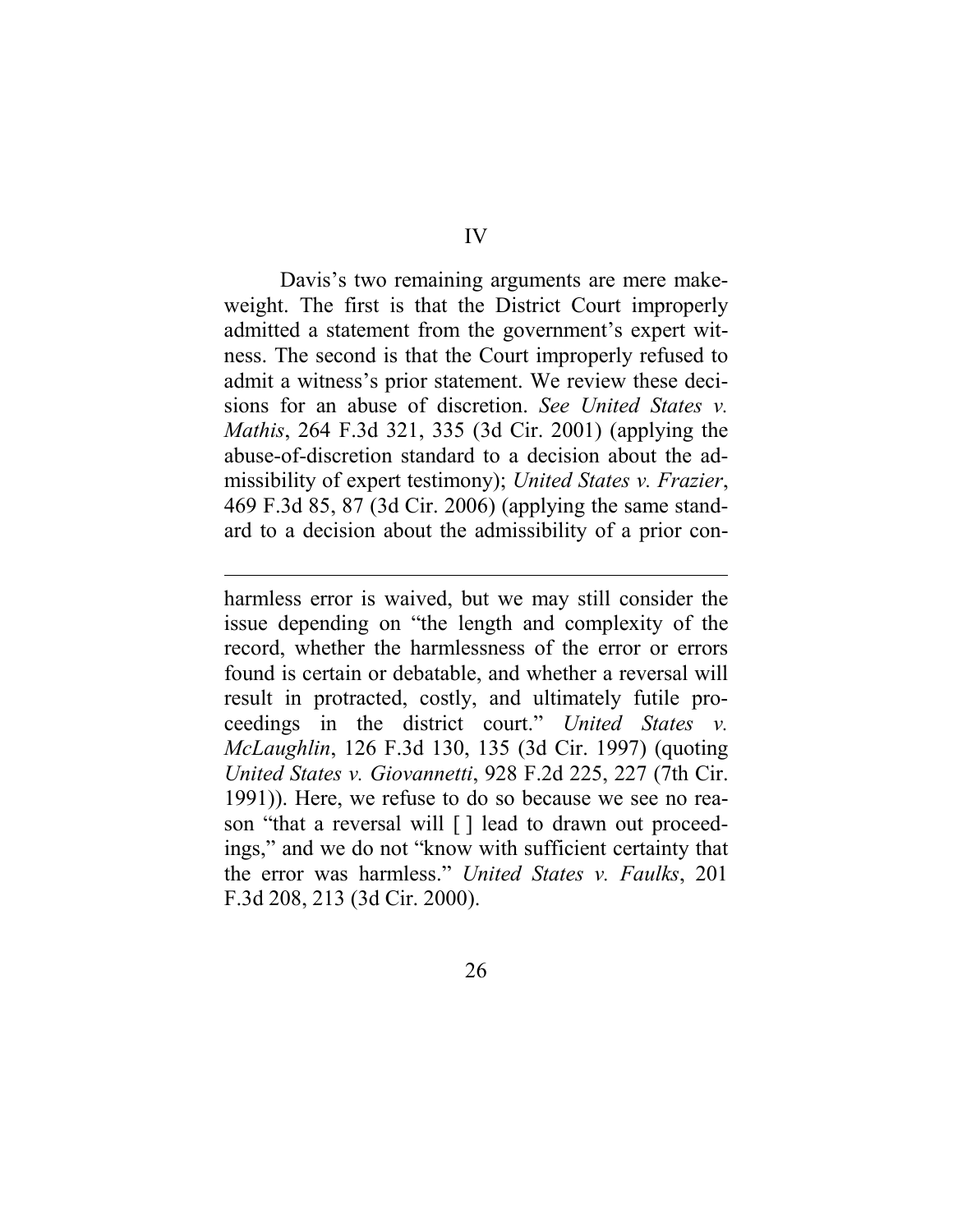sistent statement).

Davis argues that the government's narcotics expert, Kenneth Bellis, violated Federal Rule of Evidence 704(b). This Rule bars experts from testifying that the defendant had the necessary state of mind to commit a crime—whether it be intent, knowledge, or something else. [9](#page-26-0) Yet the Rule does not bar experts from testifying about the practices of those in the drug trade. *United States v. Watson*, 260 F.3d 301, 308 (3d Cir. 2001). In fact, such testimony is admissible even if it supports a conclusion that the defendant had the necessary state of mind. *United States v. Bennett*, 161 F.3d 171, 183 (3d Cir. 1998). The only limitation is that the expert may not draw the ultimate conclusion for the jury or testify in such a way that the ultimate conclusion is inevitable. *Id.*

Davis objects to the following statement from Bellis:

> Government: One further question. If you had that level of cocaine, if you

<span id="page-26-0"></span> $9$  Rule 704(b) states, "[i]n a criminal case, an expert witness must not state an opinion about whether the defendant did or did not have a mental state or condition that constitutes an element of the crime charged or of a defense. Those matters are for the trier of fact alone."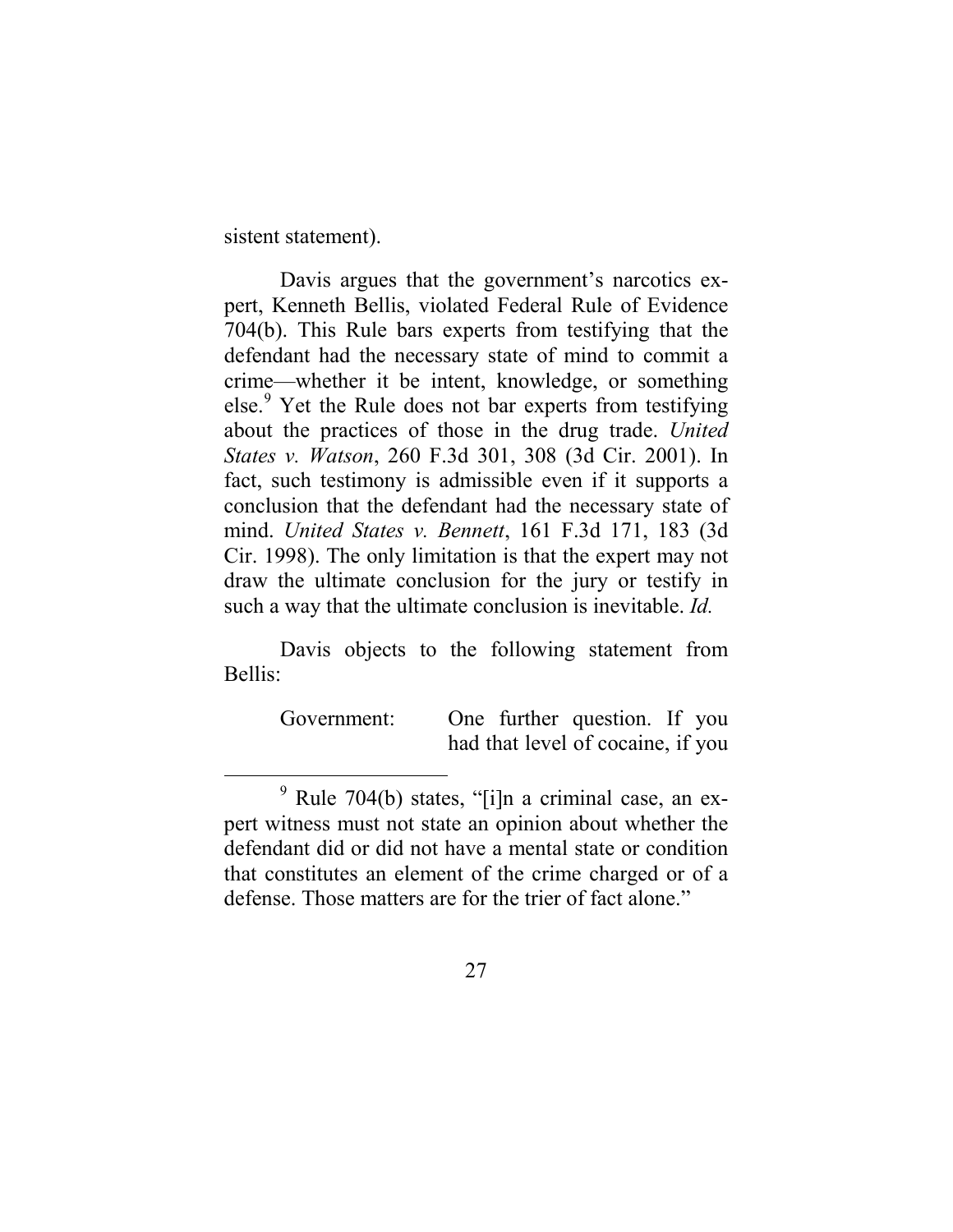|                              | were a distributor, 740 grams—<br>if you were upper level distrib-<br>utor with 740 grams of cocaine,<br>is it common that you would<br>have persons present? |
|------------------------------|---------------------------------------------------------------------------------------------------------------------------------------------------------------|
| Davis's attorney: Objection. |                                                                                                                                                               |
| The Court:                   | Objection overruled.                                                                                                                                          |
| Government:                  | Is it common that you would<br>have persons in the presence of<br>that cocaine who did not have a<br>connection to that cocaine?                              |
| Davis's attorney: Objection. |                                                                                                                                                               |
| The Court:                   | Overruled.                                                                                                                                                    |
| Bellis:                      | Not in my opinion, no.                                                                                                                                        |

J.A. 50–51. According to Davis, these questions elicited Bellis's opinion on whether Davis intended to distribute the cocaine in the backseat.

The major flaw in this argument is that Bellis merely spoke about common practices. He did not in any way connect those practices to Davis. This means that Bellis did not draw the ultimate conclusion for the jury,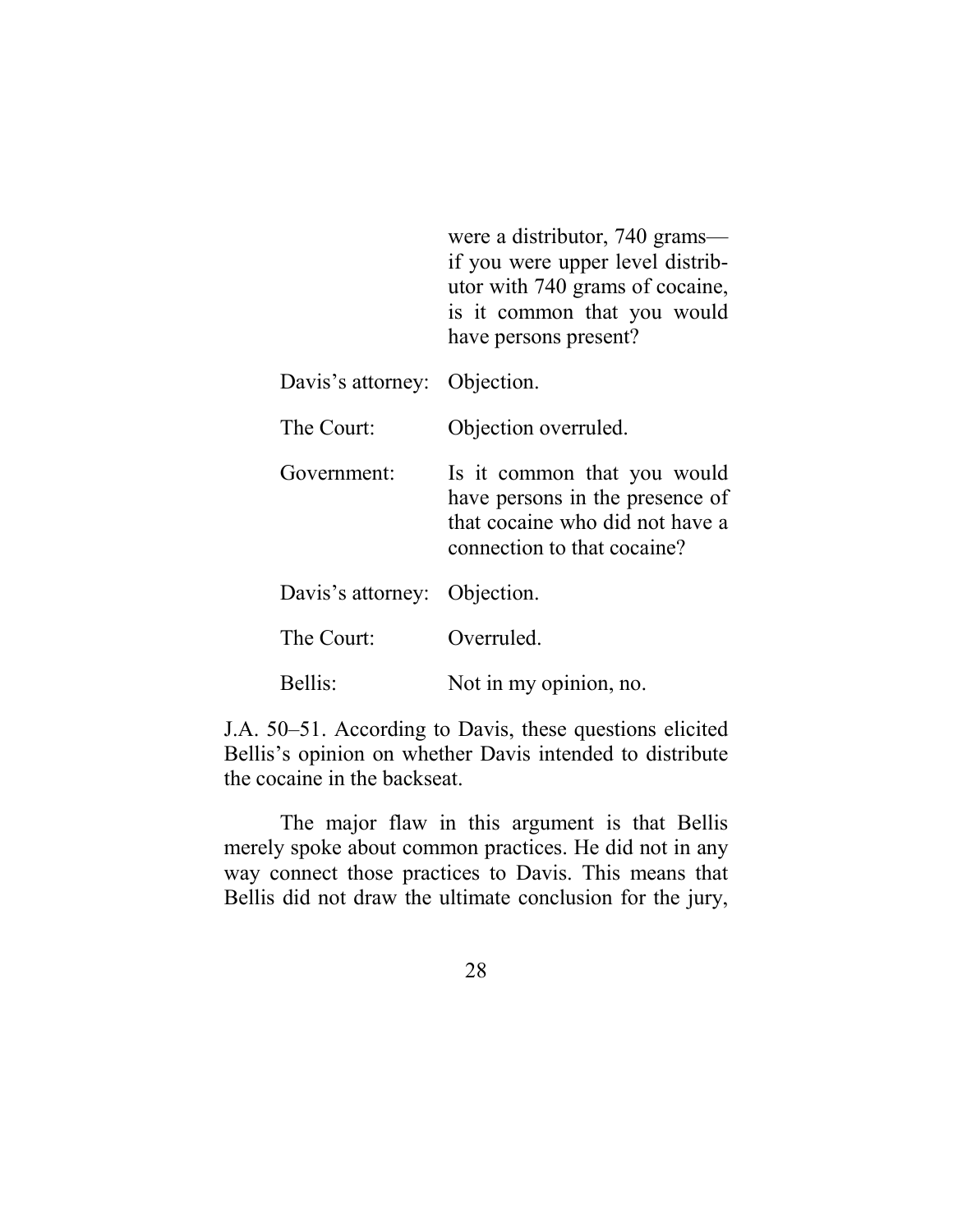nor did the conclusion inevitably follow from his testimony. *United States v. Price*, 458 F.3d 202, 212 (3d Cir. 2006) (allowing an expert to say "that in his opinion . . . drug dealers are very likely to carry guns, and drug buyers almost never do" because the expert "said not a word about [the defendant's] mental state" but rather spoke about "common practices"). Davis's Rule 704(b) argument is meritless.

The same is true of his final argument. Davis asserts that the District Court improperly refused to admit a prior statement from Festus. The statement called into question the police officers' accounts, but the Court concluded that it was inadmissible hearsay. *See* Fed. R. Evid. 802. Federal Rule of Evidence  $801(d)(1)(B)$  defines a statement as nonhearsay if "[t]he declarant testifies and is subject to cross-examination about a prior statement, and the statement . . . is consistent with the declarant's testimony and is offered to rebut an express or implied charge that the declarant recently fabricated it or acted from a recent improper influence or motive in so testifying."

Festus's various accounts are inconsistent at best. A few months after the arrests, he told Blackshear's attorney in a written statement that the patrol car pulled up behind the Jeep with its lights flashing. Two months later, Festus testified in the suppression hearing that the lights were not flashing. At trial, he returned to his for-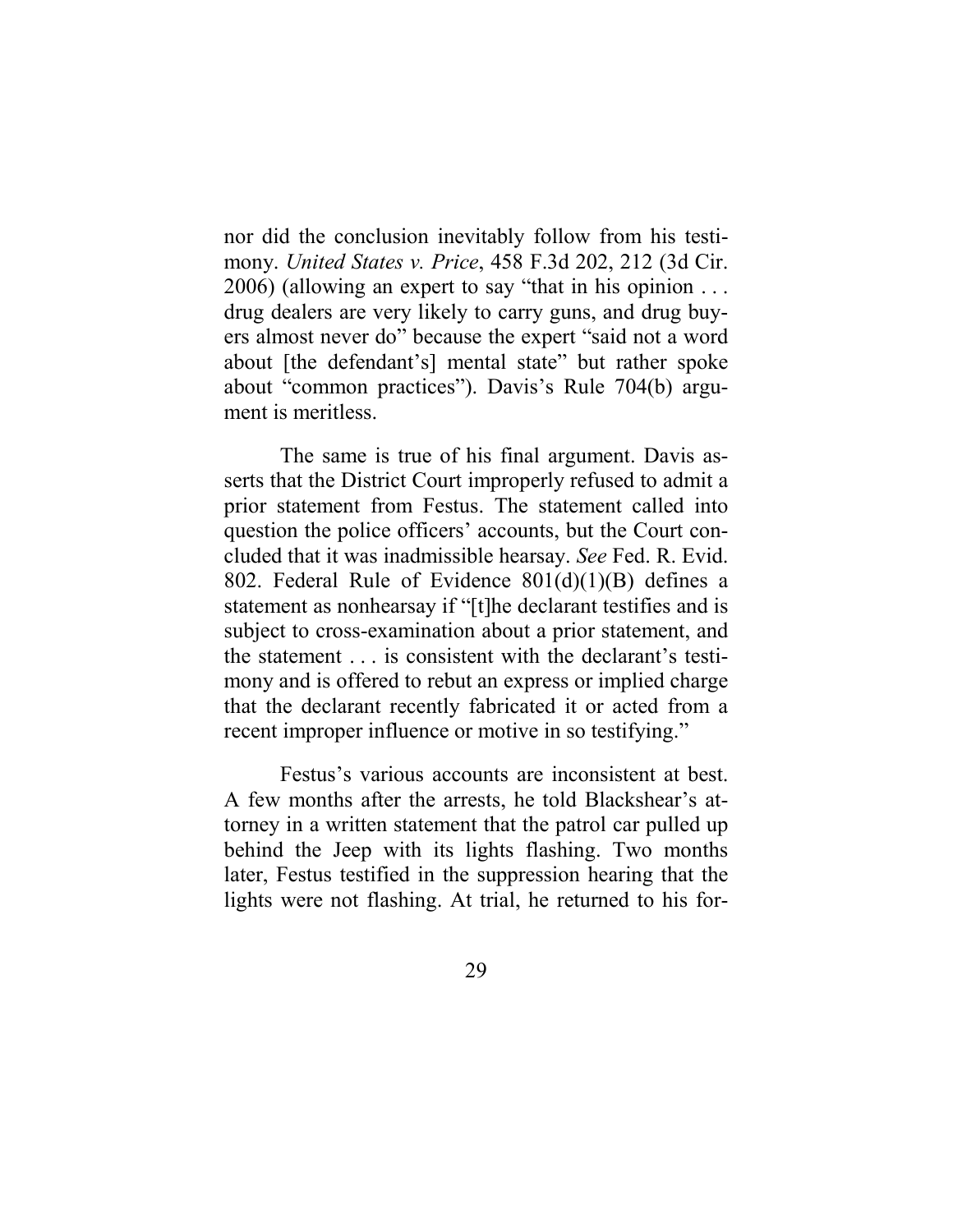mer statement that the lights were flashing.<sup>[10](#page-29-0)</sup> The government impeached Festus's trial testimony by introducing his inconsistent suppression testimony. On redirect, Davis referred Festus to his written statement to Blackshear's attorney. *See* Fed. R. Evid. 612. Davis also asked the District Court to admit Festus's written statement as a prior consistent statement. The Court denied that request.

As required by Rule  $801(d)(1)(B)$ , Festus was subject to cross-examination and his prior statement—at least the one he gave to Blackshear's attorney—was consistent with his trial testimony. But Davis runs into problems with the requirement that the statement "rebut an express or implied charge that the declarant recently fabricated it or acted from a recent improper influence." Fed. R. Evid.  $801(d)(1)(B)$ . The government never so much as suggested that Festus's trial narrative was a recent fabrication. It merely pointed out the inconsistency between his suppression testimony and his trial testimony. Inconsistency alone is not a charge of recent fabrication; we also require a suggestion of "conscious alteration." *Frazier*, 469 F.3d at 89 ("The line between chal-

<span id="page-29-0"></span><sup>&</sup>lt;sup>10</sup> Whether the lights were flashing is not relevant to the crimes or the Fourth Amendment analysis. Yet this dispute had the potential to call into question the officers' testimonies.